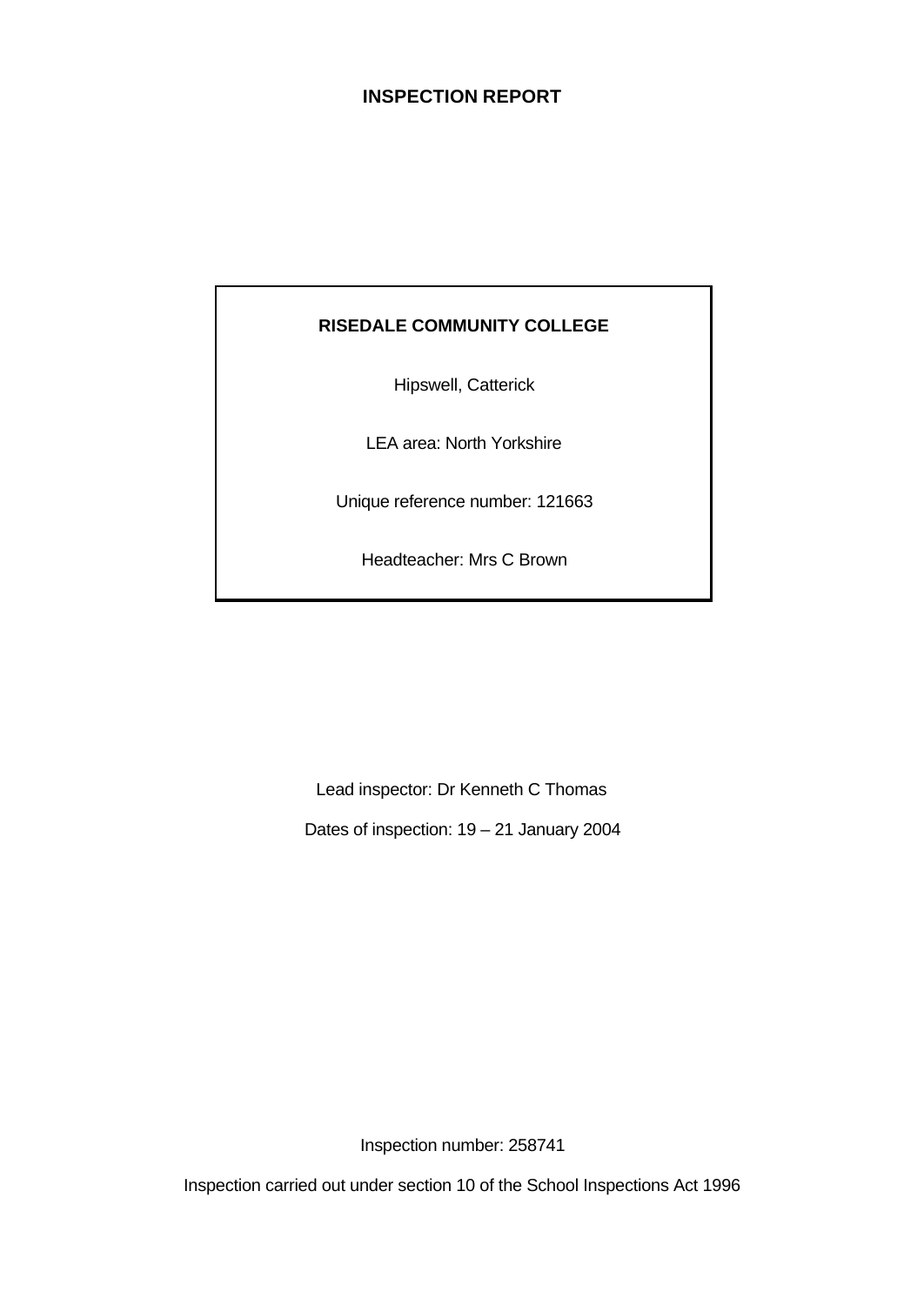© Crown copyright 2004

This report may be reproduced in whole or in part for non-commercial educational purposes, provided that all extracts quoted are reproduced verbatim without adaptation and on condition that the source and date thereof are stated.

Further copies of this report are obtainable from the college. Under the School Inspections Act 1996, the college must provide a copy of this report and/or its summary free of charge to certain categories of people. A charge not exceeding the full cost of reproduction may be made for any other copies supplied.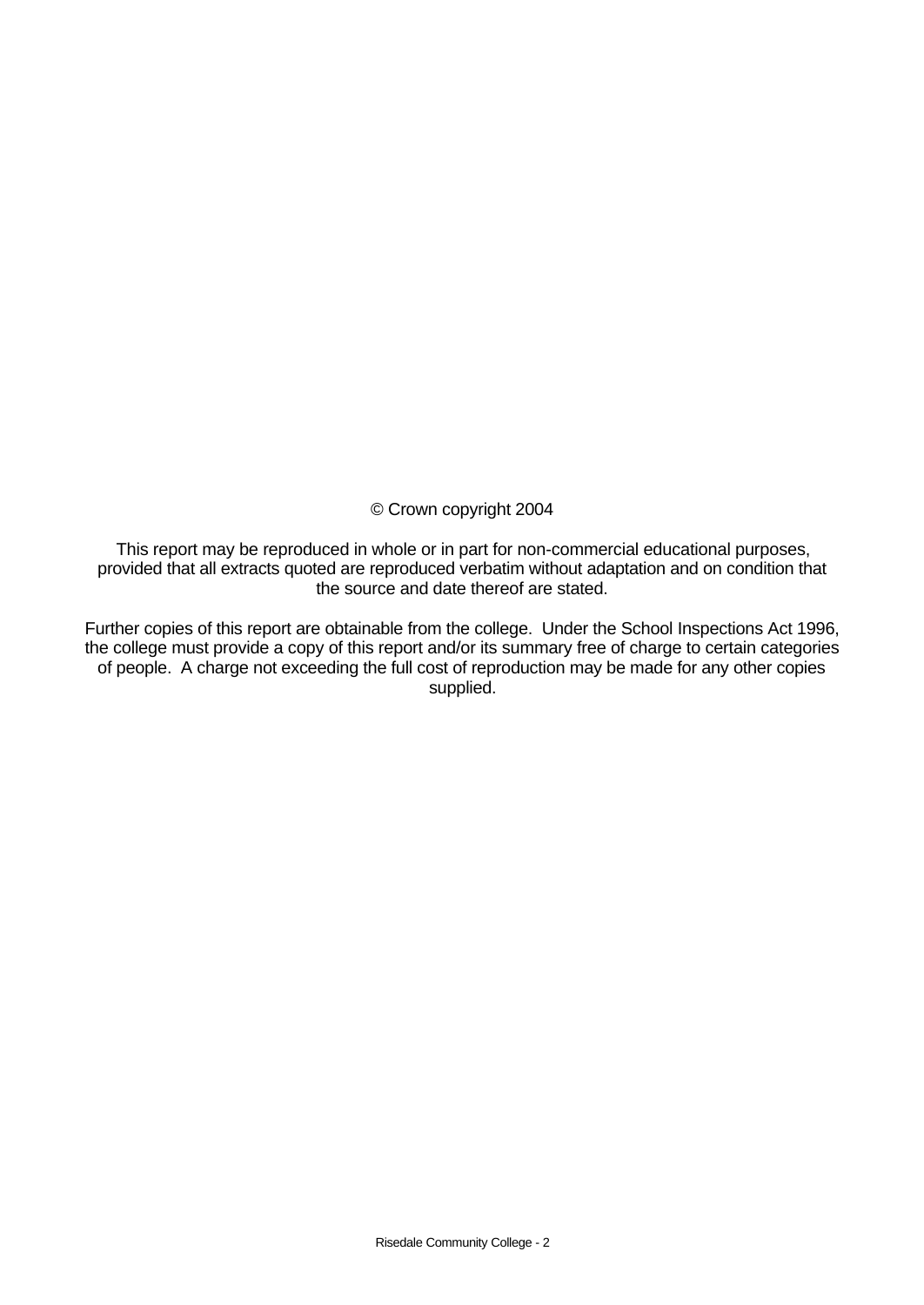## **INFORMATION ABOUT THE COLLEGE**

| Type of school:              | Comprehensive                         |
|------------------------------|---------------------------------------|
| School category:             | Community                             |
| Age range of students:       | 11 to 16 years                        |
| Gender of students:          | Mixed                                 |
| Number on roll;              | 580                                   |
| School address:              | <b>Hipswell</b><br>Catterick Garrison |
| Postcode:                    | North Yorkshire<br>DL94BD             |
| Telephone number:            | 01748 833501                          |
| Fax number:                  | 01748 836149                          |
| Appropriate authority:       | The governing body                    |
| Name of chair of governors:  | Mr Mike Pattison                      |
| Date of previous inspection: | 16 November 1998                      |

# **CHARACTERISTICS OF THE COLLEGE**

Risedale Community College is a mixed 11-16 comprehensive school. With 580 students (304 boys and 276 girls) on roll the college is smaller than most other secondary schools. Students are not distributed evenly across the year groups. In comparison with other years, Year 10 is a large year group while Year 11 is small. Half the students in the college come from service families living in Catterick Garrison. Because of this, high student mobility is a feature of the college as service personnel arrive and leave. For example, in 2002-2003, 63 students entered the college and 106 left at times other than the usual times of joining or leaving. The college provides for students across the full attainment range, although taken as a whole, attainment on entry is well below average. However, the academic profile of the college is subject to change as students arrive and leave. The proportion of students with special educational needs is above average. The proportion of students with statements is average. Students with the highest levels of need mostly have emotional and behavioural difficulties or specific learning difficulties (dyslexia). About four per cent of the students have minority ethnic backgrounds. About six different minority ethnic groups are represented in the college and so there is no significantly large sub-group. While some of these students are bilingual, none are at the early stages of learning to speak English. The proportion of students eligible for free school meals is below average. However, other socio-economic indicators show that students do not have the social advantages normally associated with such a low level of free school meals. The college is deemed to be a school in challenging circumstances.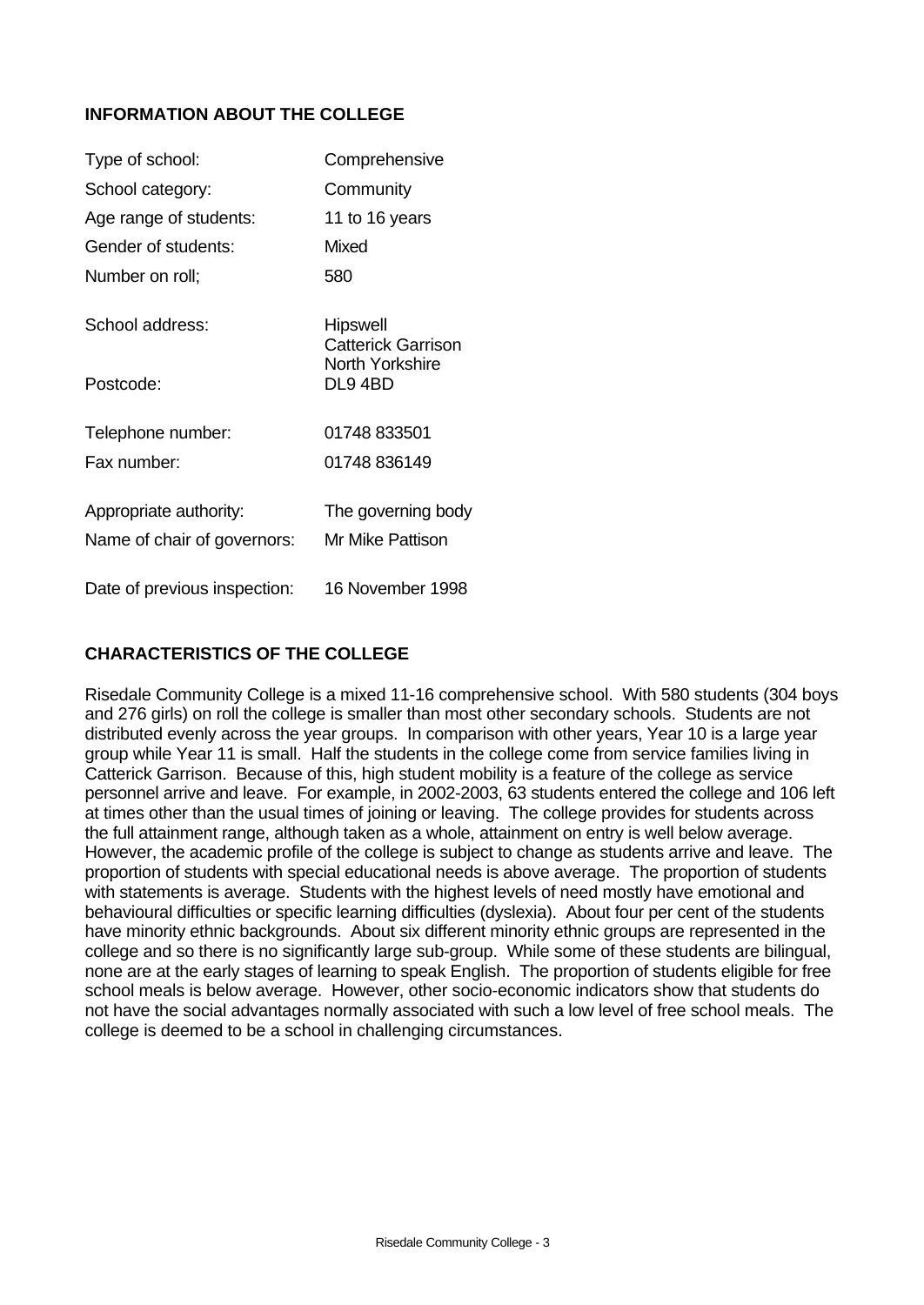## **INFORMATION ABOUT THE INSPECTION TEAM**

| Members of the inspection team |                           | <b>Subject responsibilities</b> |                                             |
|--------------------------------|---------------------------|---------------------------------|---------------------------------------------|
| 3390                           | <b>Ken Thomas</b>         | Lead inspector                  |                                             |
| 14214                          | <b>Gillian Smith</b>      | Lay inspector                   |                                             |
| 10905                          | Alan Brewerton            | Team inspector                  | Science                                     |
| 11838                          | Derek Cronin              | Team inspector                  | French                                      |
|                                |                           |                                 | German                                      |
| 19414                          | <b>Janet Flisher</b>      | Team inspector                  | English as an additional language           |
|                                |                           |                                 | English                                     |
| 4372                           | Ralph Fordham             | Team inspector                  | Religious education                         |
| 15051                          | Lynne Kauffman            | Team inspector                  | Art and design                              |
|                                |                           |                                 | Information and communication<br>technology |
| 11548                          | David Lee                 | Team inspector                  | <b>Mathematics</b>                          |
| 19152                          | <b>Richard Merryfield</b> | Team inspector                  | History                                     |
| 23308                          | <b>John Morrell</b>       | Team inspector                  | Citizenship                                 |
|                                |                           |                                 | <b>Music</b>                                |
| 2079                           | <b>Trevor Slack</b>       | Team inspector                  | Design and technology                       |
| 11300                          | <b>Barry Smith</b>        | Team inspector                  | Special educational needs                   |
|                                |                           |                                 | Geography                                   |
| 21957                          | <b>Richard Vaughton</b>   | Team inspector                  | Physical education                          |

The inspection contractor was:

Cambridge Education Associates

Demeter House Station Road Cambridge CB1 2RS

Any concerns or complaints about the inspection or the report should be made initially to the inspection contractor. The procedures are set out in the leaflet *'Complaining about Ofsted Inspections'*, which is available from Ofsted Publications Centre (telephone 07002 637833) or Ofsted's website (www.ofsted.gov.uk).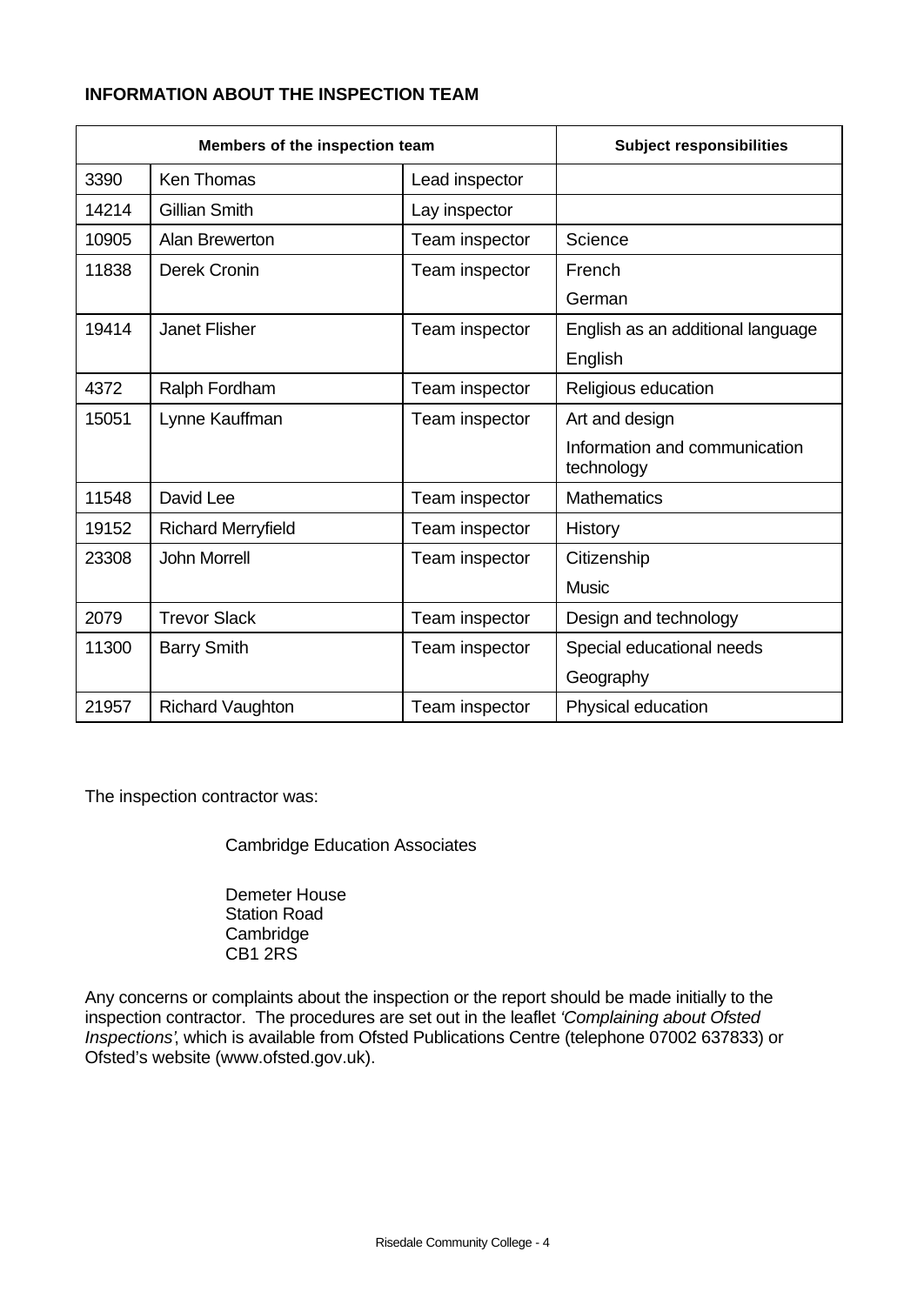## **REPORT CONTENTS**

|                                                               | Page |
|---------------------------------------------------------------|------|
| <b>PART A: SUMMARY OF THE REPORT</b>                          | 6    |
| <b>PART B: COMMENTARY ON THE MAIN INSPECTION FINDINGS</b>     |      |
| <b>STANDARDS ACHIEVED BY STUDENTS</b>                         | 8    |
| Standards achieved in areas of learning, subjects and courses |      |
| Students' attitudes, values and other personal qualities      |      |
| <b>QUALITY OF EDUCATION PROVIDED BY THE COLLEGE</b>           | 12   |
| Teaching and learning                                         |      |
| The curriculum                                                |      |
| Care, guidance and support                                    |      |
| Partnership with parents, other schools and the community     |      |
| <b>LEADERSHIP AND MANAGEMENT</b>                              | 18   |
| <b>PART C: THE QUALITY OF EDUCATION IN SUBJECTS</b>           | 20   |
| <b>SUBJECTS IN KEY STAGES 3 AND 4</b>                         |      |
| PART D: SUMMARY OF THE MAIN INSPECTION JUDGEMENTS             | 34   |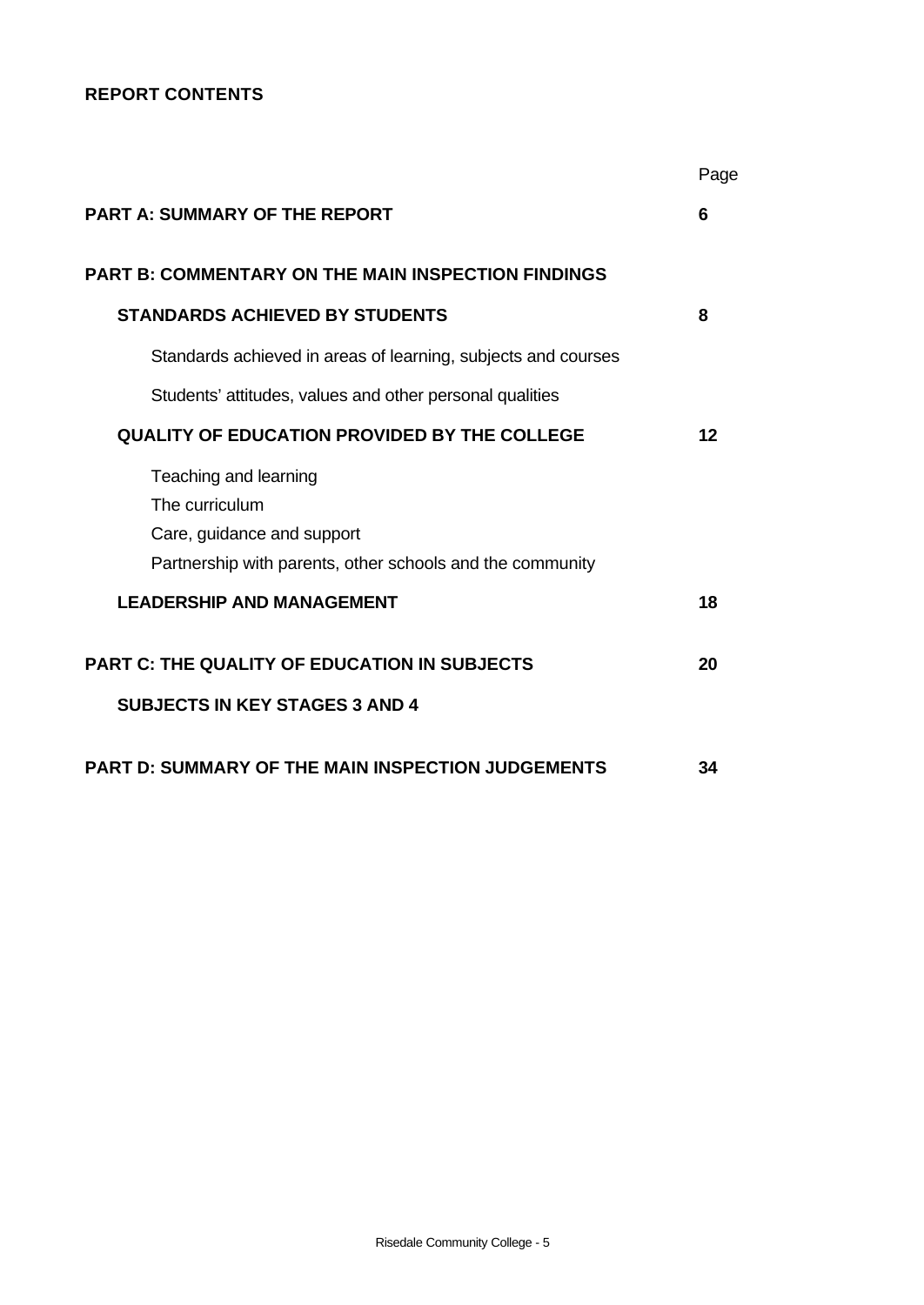# **PART A: SUMMARY OF THE REPORT**

## **OVERALL EVALUATION**

**This is an effective school providing a good quality of education for most students**. The college copes well with very high student mobility resulting from essential movements of military personnel into and out of the nearby garrison. The very good leadership of the headteacher, with good support from other key staff, ensures that there is a constant focus on raising standards. Although standards are below average, most students achieve well in National Curriculum tests and satisfactorily in GCSE examinations. Teaching and learning are good. The college provides satisfactory value for money.

The college's main strengths and weaknesses are:

- The headteacher provides the college with a very clear sense of purpose and drive for improvement.
- Students achieve well in Years 7 to 9 because teaching is effective.
- Good use is made of assessment information to support students' learning.
- Very effective links with the community increase students' achievement opportunities.
- Students derive great benefit from the very good range of enrichment activities.
- Procedures for identifying and making provision for student with special educational needs are very good.
- Students' progress is inhibited by below average literacy, mathematics and computer skills.
- Provision in modern foreign languages is poor and standards are far too low.
- Achievement in Years 10 and 11 is adversely affected by the negative attitudes and unsatisfactory attendance of a significant minority of students.
- Higher attaining students are not offered enough challenge in some lessons.

The college has made satisfactory improvement since the last inspection. There is now more good teaching and, in very challenging circumstances, standards at the end of Year 9 have risen faster than results nationally. Satisfactory progress has been made on the key issues identified in the last report.

## **STANDARDS ACHIEVED**

|         |                        | all schools |      | similar schools |      |
|---------|------------------------|-------------|------|-----------------|------|
|         |                        | 2001        | 2002 | 2003            | 2003 |
| Year 11 | GCSE/GNVQ examinations |             |      |                 |      |

*Key: A - well above average; B – above average; C – average; D – below average; E – well below average. \*The comparison with similar schools is made on the basis of schools that achieved similar average points scores in the National Curriculum tests at the end of Year 9. This comparison is not appropriate for this school because the student population in all year groups changes significantly as result of essential movements of military personnel into and out of the nearby garrison. Because of this, the cohort that takes the GCSE examinations is often very different from the cohort that took the National Curriculum tests.*

Standards seen during the inspection are below average. Judgements have to take into account the well below average standards when students enter the college in Year 7 and the high mobility of the student population. The movement of students during their school career exerts a detrimental effect on standards. In the last cohort of GCSE students, about a half had been in the college throughout Years 7 to 11. Nevertheless, by the end of Year 9 achievement is good and standards have risen from well below average to below average in mathematics and science, and average in English. **Although the 2003 GCSE results were well below average in most subjects, analyses of performance show that achievement was satisfactory.**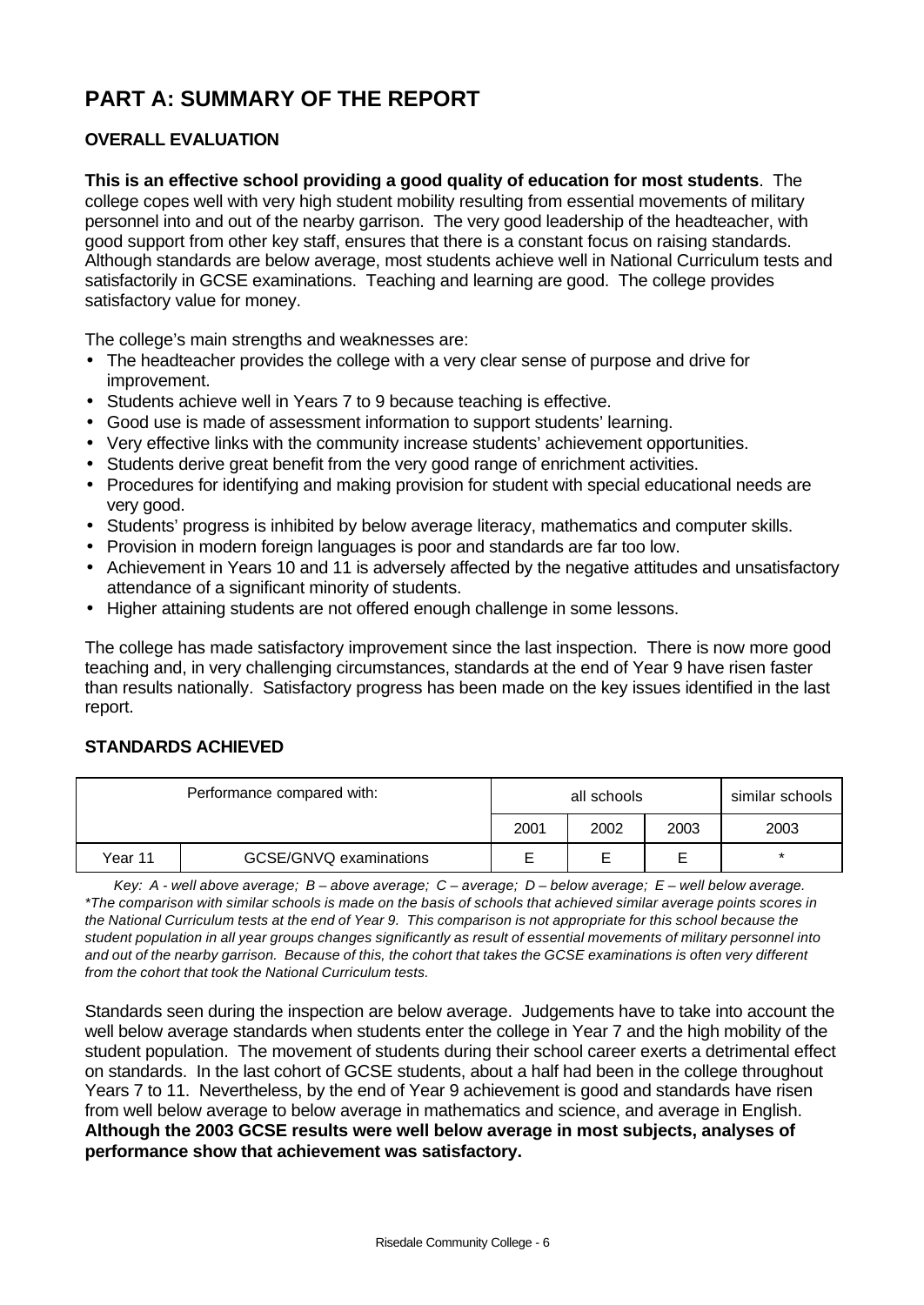Students' attitudes and behaviour are satisfactory. Attitudes and behaviour are good in Years 7 to 9 and satisfactory in Years 10 and 11, where a significant minority of students display negative attitudes to learning. **Students' personal development, including their spiritual, moral, social and cultural development, is satisfactory.** Attendance is affected by mobility. It is below average and so unsatisfactory.

## **QUALITY OF EDUCATION**

**The quality of education provided by the college is good. Teaching and learning are good in Years 7 to 9 and satisfactory in Years 10 and 11**. The quality of the curriculum is good. Provision is enhanced by very good links with other schools, colleges and the community and a very good range of enrichment activities. Support and guidance are good. Links with parents are satisfactory. The weaknesses relate to modern foreign languages, the teaching of basic skills and the provision of a daily act of collective worship.

## **LEADERSHIP AND MANAGEMENT**

**Leadership of the college is very good and management is satisfactory**. The headteacher provides the college with very good leadership and, with good support from other senior managers, ensures that students are taught in a supportive environment. Effective use is made of evaluation information to identify strengths and tackle weaknesses. Governance of the college is good.

## **PARENTS' AND STUDENTS' VIEWS OF THE COLLEGE**

The views of the very few parents who took the opportunity to express their opinions about the college were generally supportive. The views of the students who completed the pre-inspection questionnaire and the majority of those spoken to during the inspection were generally positive.

## **IMPROVEMENTS NEEDED**

The most important things the college should do to improve are:

- Strengthen teaching and raise standards in modern foreign languages.
- Ensure that all teachers have the skills necessary to maintain the engagement of older students fully in their learning.
- Accelerate plans for the systematic development of students' literacy, mathematical and computer skills in all subjects.
- Ensure that lesson planning takes full account of students' attainment levels and enough challenge is offered to higher attaining students.

and, to meet statutory requirements:

• Provide a daily act of corporate worship.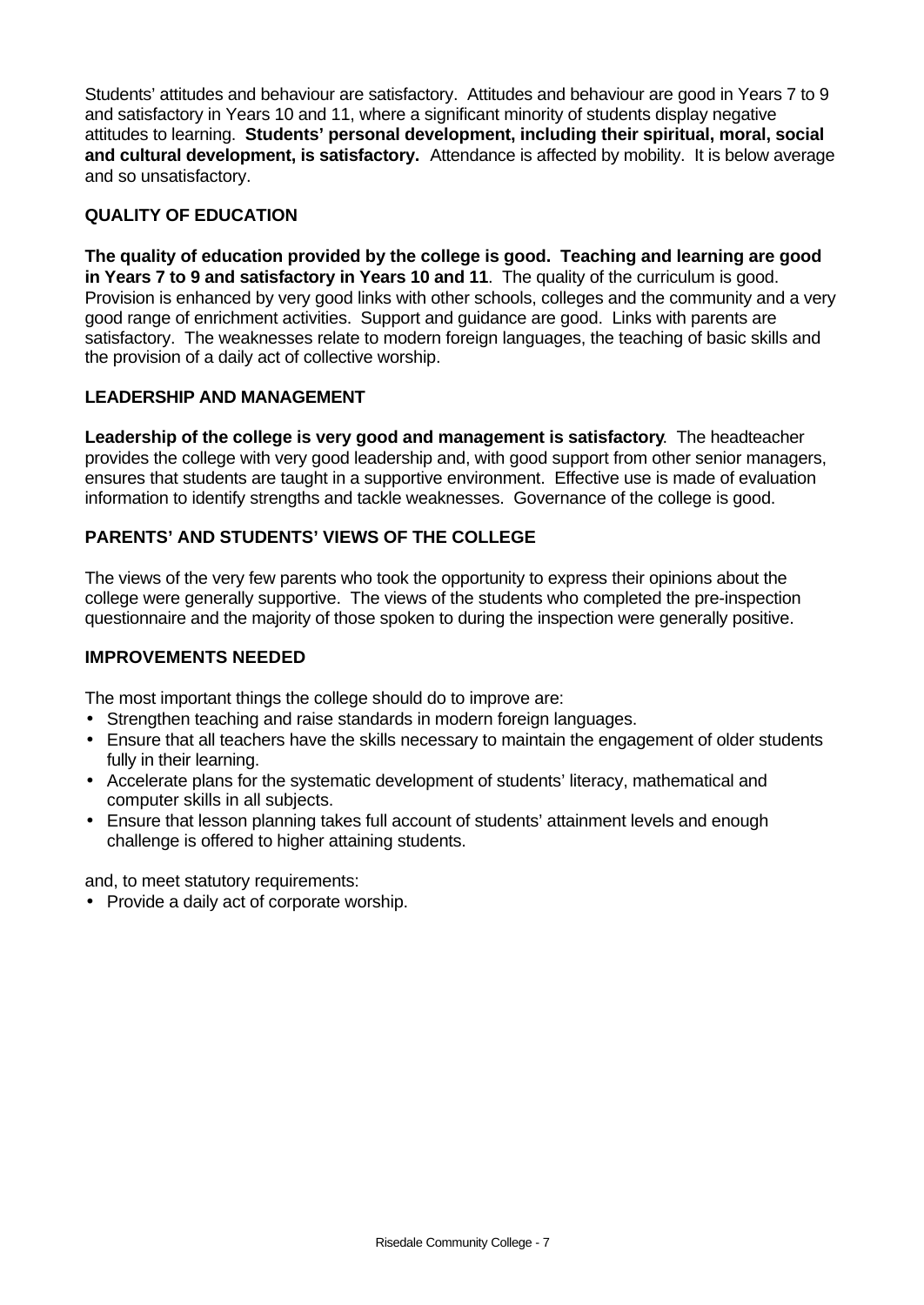# **PART B: COMMENTARY ON THE INSPECTION FINDINGS**

# **STANDARDS ACHIEVED BY STUDENTS**

Judgements have to take into account the well below average standards when students enter the college in Year 7 and the high mobility of the student population. Standards in the Year 9 National Curriculum tests, although below average, have risen at a faster rate than results nationally since the last inspection. These results represent good achievement. Although GCSE results are well below average, when the effects of students' mobility and standards on entry are taken into account, achievement is satisfactory. Standards, from work seen during the inspection, are below the expected levels in Years 7 to 11.

### **Main strengths and weaknesses**

- Students achieve well in almost all subjects in Years 7 to 9, as a result of good teaching.
- Good use is being made of assessment information to raise achievement by identifying where students might be falling behind so that action can be taken rapidly.
- Students with special educational needs achieve well in all years because of very good support.
- Standards in modern foreign languages are very low and achievement is unsatisfactory.
- Some students do not achieve as well in the upper years because of the effects of high levels of student mobility, poor motivation and irregular attendance.

- 1. The college operates in challenging and unusual circumstances. A significant number of its students come from families based at the local garrison. The continuity and progression of these students' education are disrupted because they frequently change schools as they move with their parents when personnel are transferred into and out of the garrison. In the current Year 11, for example, only about a half of the students have been in the college since Year 7. Some indication of the extent of the disruption caused by this movement across all year groups is shown by the 2003 GCSE statistics. Although ninety-nine Year 11 students were entered for the GCSE examinations, during the course of the five-year period from Year 7, 167 students had entered this year group. This large amount of movement also leads to staffing difficulties as the size of year groups can vary as students move into and out of the college. Because of this there is an unavoidable need for staff to teach outside their specialist subjects and, in some subjects, this has an adverse effect on standards.
- 2. Account must be taken of these factors when comparing students' performance with that of pupils in other schools and in particular when making comparisons with pupils in similar schools. Similar schools are normally defined on the basis of schools either in similar socioeconomic circumstances (where a similar percentage of pupils is entitled to free school meals) or where pupils' attained similar standards at the end of Year 6 or Year 9. Both of these measures are unreliable indicators of performance as far as this college is concerned for the following reasons. With high mobility the percentage of students eligible for free school meals varies according to the number of students in the college. For example, the percentage of students eligible for free school meals at Risedale has risen from 6.4 per cent at the start of the college year to 9.2 per cent at the time of the inspection, because there has been a slight fall in student numbers as students have moved out of the college. Furthermore, this comparison does not take into account that service personnel's families are not eligible for free school meals. If the children of military personnel are excluded, the percentage of students entitled to free school meals rises to about 20 per cent. High levels of student mobility also make the similar schools comparative grade based on prior attainment unreliable because the cohort that takes the tests and examinations at the end of Years 9 and 11 is often very different from the cohort that took the tests at the end of Years 6 and 9. For these reasons the similar schools comparative grades are judged to be unreliable as indicators of performance at this college.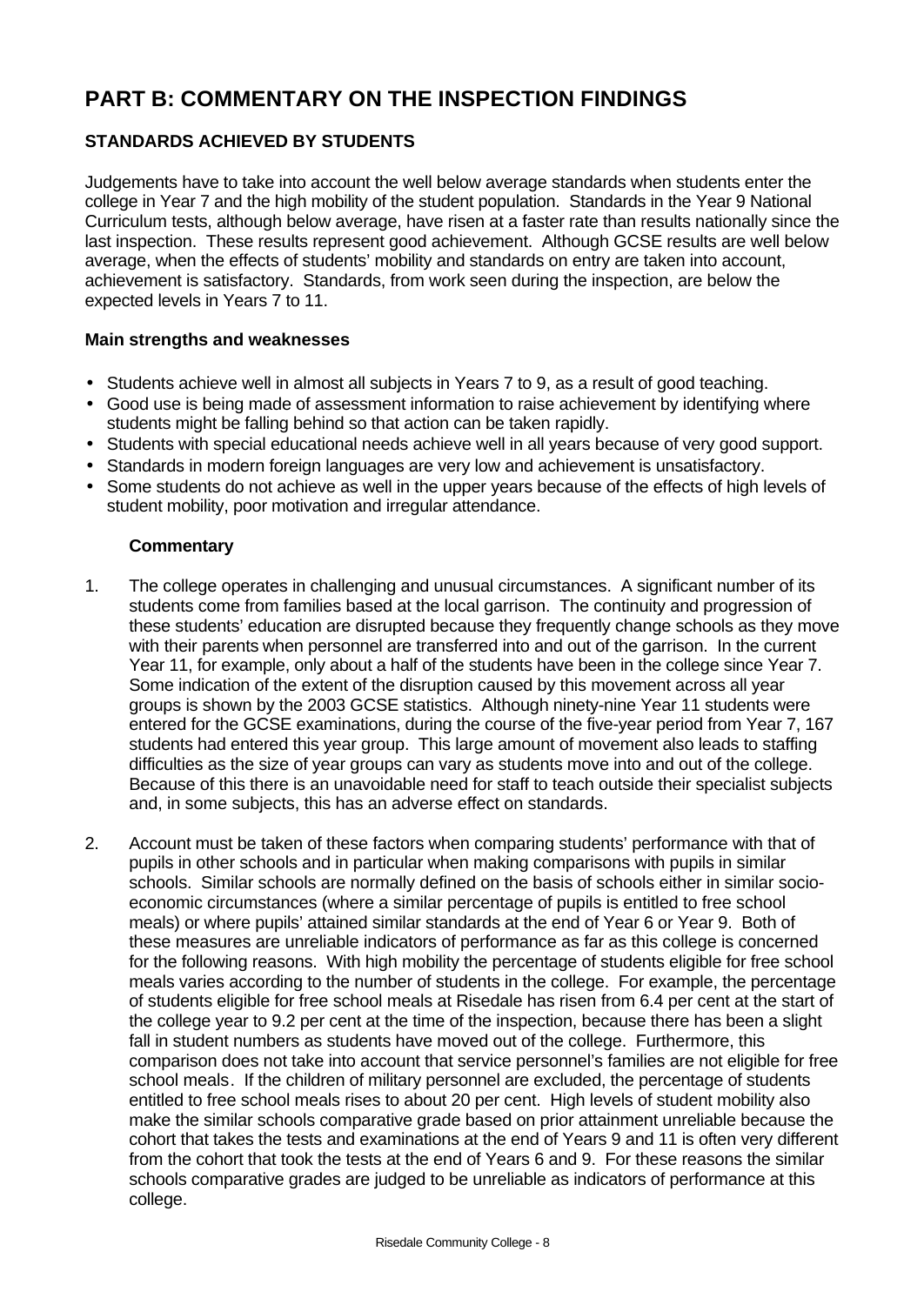| Standards in:      | College results | National results |
|--------------------|-----------------|------------------|
| English            | 33.2(32.1)      | 33.4(33.3)       |
| <b>Mathematics</b> | 34.0(32.6)      | 35.4 (34.7)      |
| Science            | 32.3(31.6)      | 33.6(33.3)       |

#### *Standards in national tests at the end of Year 9 – average point scores in 2003*

*There were 130 students in the year group. Figures in brackets are for the previous year.*

3. Standards of attainment on entry in Year 7 are well below average, with a large proportion of students having been identified with special educational needs. Nevertheless, students achieve well in Years 7 to 9 and this is reflected in the 2003 National Curriculum tests, taken at the end of Year 9, in the core subjects of English, mathematics and science, which although below average, reflect good progress from Year 7. Results in English were average, while those in mathematics and science were below. The good progress that students are making in Years 7 to 9 is seen in the rising trend in the test results, which has been faster over the last four years than results nationally. Although girls tend to attain slightly higher standards than boys in English, there are no consistent differences in performance between boys and girls in mathematics and science.

#### *Standards in GCSE/GNVQ examinations at the end of Year 11 in 2003*

|                                                       | College results | National results |
|-------------------------------------------------------|-----------------|------------------|
| Percentage of students gaining 5 or more A*-C grades  | 20(35)          | 52(50)           |
| Percentage of students gaining 5 or more A*-G grades  | 84 (87)         | 91 (91)          |
| Percentage of students gaining 1 or more A*-G grades  | 97 (97)         | 96 (96)          |
| Average point score per student (best eight subjects) | 24.1 (34.7)     | 28.7 (34.7)      |

*There were 99 students in the year group. The percentages include the equivalent GCSE grades obtained in GNVQ assessments. Figures in brackets are for the previous year.*

- 4. The 2003 GCSE examination results were well below average compared to all schools, with the proportion of students obtaining 5 or more A\* to C grades very low. There was an approximate 20 per cent student turnover in this cohort from the end of Year 9 and when the standards at the end of Year 9 of those students who remained in the college for the full two years are taken into account, results were consistent with the targets set and achievement was broadly satisfactory. Higher and achievable targets have been set for 2004 and 2005. However, there are a number of reasons why GCSE results do not show the same upward trend as that observed and why targets set for the end of Year 11 are more difficult to achieve. These include:
	- High student mobility has a greater impact on GCSE results because of the difficulties in completing coursework.
	- Higher attaining students are not offered enough challenge in some lessons.
	- A significant number of older students develop negative attitudes as a result of the frequent changes in schools and become de-motivated and disinterested.
	- The adverse impact of irregular attendance on learning is more apparent in the upper years.
	- The unsatisfactory behaviour of a significant minority of students, mainly boys, in the upper years.
	- A number of students do not want to continue with their GCSE courses after they have successfully taken the Army basic entrance test.
	- The impact of non-specialist teaching in some subjects.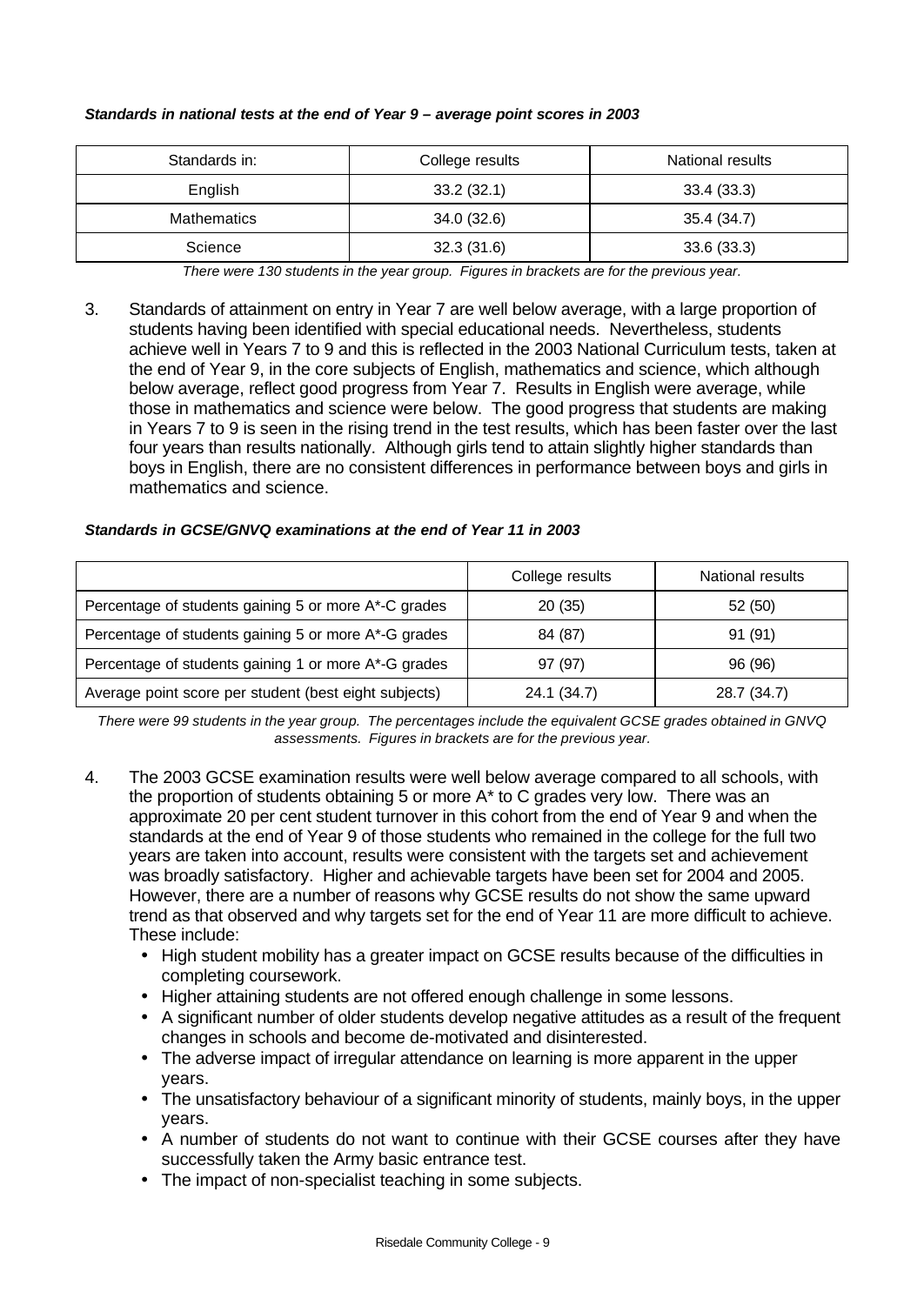- 5. Results in English language, mathematics and science were all well below average in 2003. However, while the dual award results in science were close to average the single award results were well below. This was because the singe award course that lower attaining students were entered for was not suited to their abilities. Results in modern languages are very low. In Year 9 students of all attainment levels cannot use the foreign language in speaking or writing without considerable support. In Year 11 students have made no tangible progress towards being independent language users, and pronunciation, speaking and writing are all weak. Results in all other GCSE subjects are well below average.
- 6. Well below average language and literacy skills have an adverse effect on the standards being achieved in subjects across the curriculum. Although students' mathematical and computer skills are average in Years 7 to 9, they are below average in Years 10 and 11, and as is the case with literacy skills, progress is restricted as a result. Standards of work seen at the end of Year 9 were below national expectations but represent good achievement given students' attainment on entry. Good achievement is assisted by well-developed assessment procedures in many subjects, which offer students clear guidance for improvement. Standards seen at the end of Year 11 are below average. Achievement, although affected by the factors listed earlier, is satisfactory when attainment at the end of Year 9 is taken into account.
- 7. Students with special educational needs and the few with English as an additional language make good progress and achieve well because of the very good support they receive from specialist teachers and support staff. These students also benefit from the support they receive from their peers. The college has compiled a list of gifted and talented students in Years 7 and 8, and this list is being extended to include the upper years. Specific provision is made for these students through the enrichment programme and in a few foundation subjects such as music and physical education.

## **Students' attitudes, values and other personal qualities**

Students' attendance is unsatisfactory but their punctuality, attitudes to college and behaviour are generally satisfactory. Students' personal development, including their spiritual, moral, social and cultural development is also satisfactory.

### **Main strengths and weaknesses**

- Students in Years 7 to 9 have positive attitudes towards learning and they behave well during lessons and at other times.
- Teachers have high expectations of behaviour and they act quickly to resolve any incidents of bullying or harassment.
- Learning and progress in Years 10 and 11 is adversely affected by the negative attitudes and unsatisfactory attendance of a significant minority of students.
- Good provision for students' spiritual, moral, social and cultural development does not have as much impact on students' personal development as it should.
- Exceptional circumstances have recently caused attendance to dip below the national average.
- The number of fixed period exclusions is above average.

- 8. Most of the students in Years 7 to 9 enjoy being at college and their positive attitudes to learning help them to make good progress in their work. Students confirm that they like their teachers and that they appreciate the help and support they receive. They enjoy the very good range of extra-curricular activities, especially the youth club*.*
- 9. In contrast, however, some of the older students in Years 10 and 11 are not so positive about college. A significant minority, usually boys, show a lack of commitment to learning and are reluctant to engage in lesson activities. There is, however, a noticeable difference in the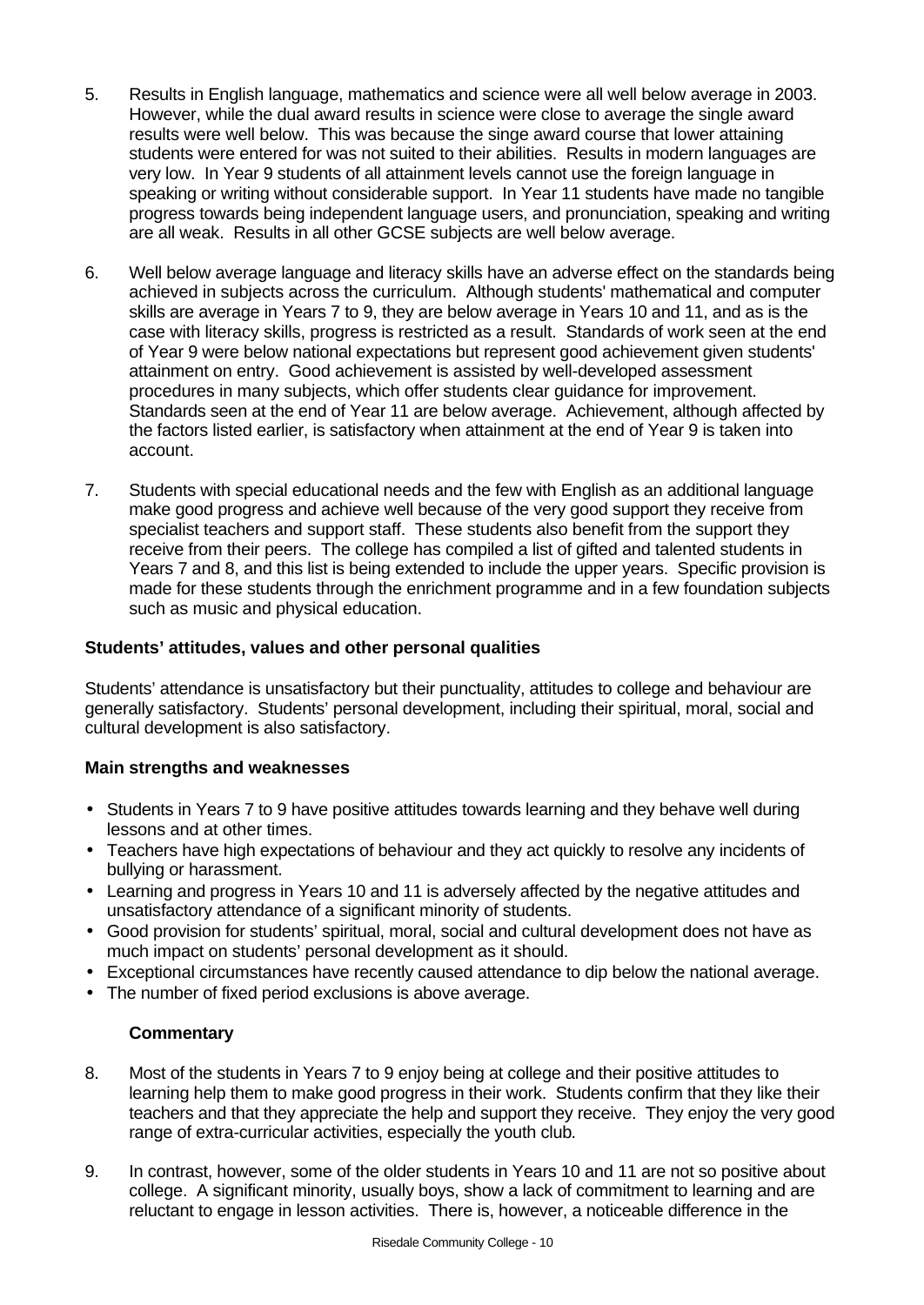attitudes of those students who have experienced a settled education and those who have attended several schools. Although there are exceptions, many of the latter group appear disillusioned, lack enthusiasm for learning and are indifferent to the many opportunities provided by the college. In discussion they are critical of several aspects of college life but are unable to suggest ways in which they would like to see the college improve. Many of these students believe that they do not require academic qualifications to join the Army and, although both teachers and Army representatives continually emphasise the importance of such qualifications to career advancement in the armed forces, they do not commit themselves to their studies. During lessons, these students are more likely to show disinterest and their unco-operative and occasionally truculent behaviour not only monopolises their teacher's time and attention, but can also be very difficult for even the most experienced teachers to control. This adversely affects the progress that their more motivated classmates are able to make in subjects such as French, German and science.

10. A key issue in the last inspection report required the college to manage students' behaviour in a more positive way and to increase the consistency with which teachers implement the behaviour policy. The college has responded well and the daily life is generally orderly. However, the basic root of the problem, that becomes so apparent in the upper years, remains. This is reflected in the exclusion statistics. The college works hard to maintain students in full-time education and excludes students only as a very last resort. Exclusion is effective for the majority of students and very few are excluded on a second occasion. However, the number of fixed period exclusions has increased by 50 per cent since the previous inspection. All of these exclusions are fully documented and justified. The number of permanent exclusions is static and, last year, no Year 11 students were excluded. This is a reflection of the college's commitment to the education of all its students and teachers' determination to meet their individual needs.

## **Exclusions**

#### *Ethnic background of students Exclusions in the last college year*

| Categories used in the Annual School Census |  | No of students<br>on roll |  | Number of<br>fixed period<br>exclusions | Number of<br>permanent<br>exclusions |
|---------------------------------------------|--|---------------------------|--|-----------------------------------------|--------------------------------------|
| White - British                             |  | 580                       |  | 113                                     |                                      |
| Mixed - White and Black Caribbean           |  |                           |  |                                         |                                      |

*The table gives the number of exclusions, which may be different from the number of students excluded.*

- 11. Although students of all ages say that bullying does occur, they are also confident that teachers act quickly to resolve the situation. Their actions, however, are not always effective and some students say the bullying continues. Racial incidents are very rare but incidents of challenging behaviour are increasing. The college works well with a small number of students who have severe psychological problems. These students are provided with and respond well to specialist support.
- 12. Over three of the last four years, attendance has been similar to, or above, the national average. Last year, however, circumstances well beyond the college's control caused it to fall below the national average. This was because many parents were on active service in Iraq. On their return, they were granted leave and many families took this opportunity to take holidays together. In addition, during the absence on duty of one parent, some of the remaining parents took their children back to their hometowns in order to be with their extended family. These exceptional circumstances continue to affect overall attendance. The college is working hard with a number of agencies to develop strategies that will promote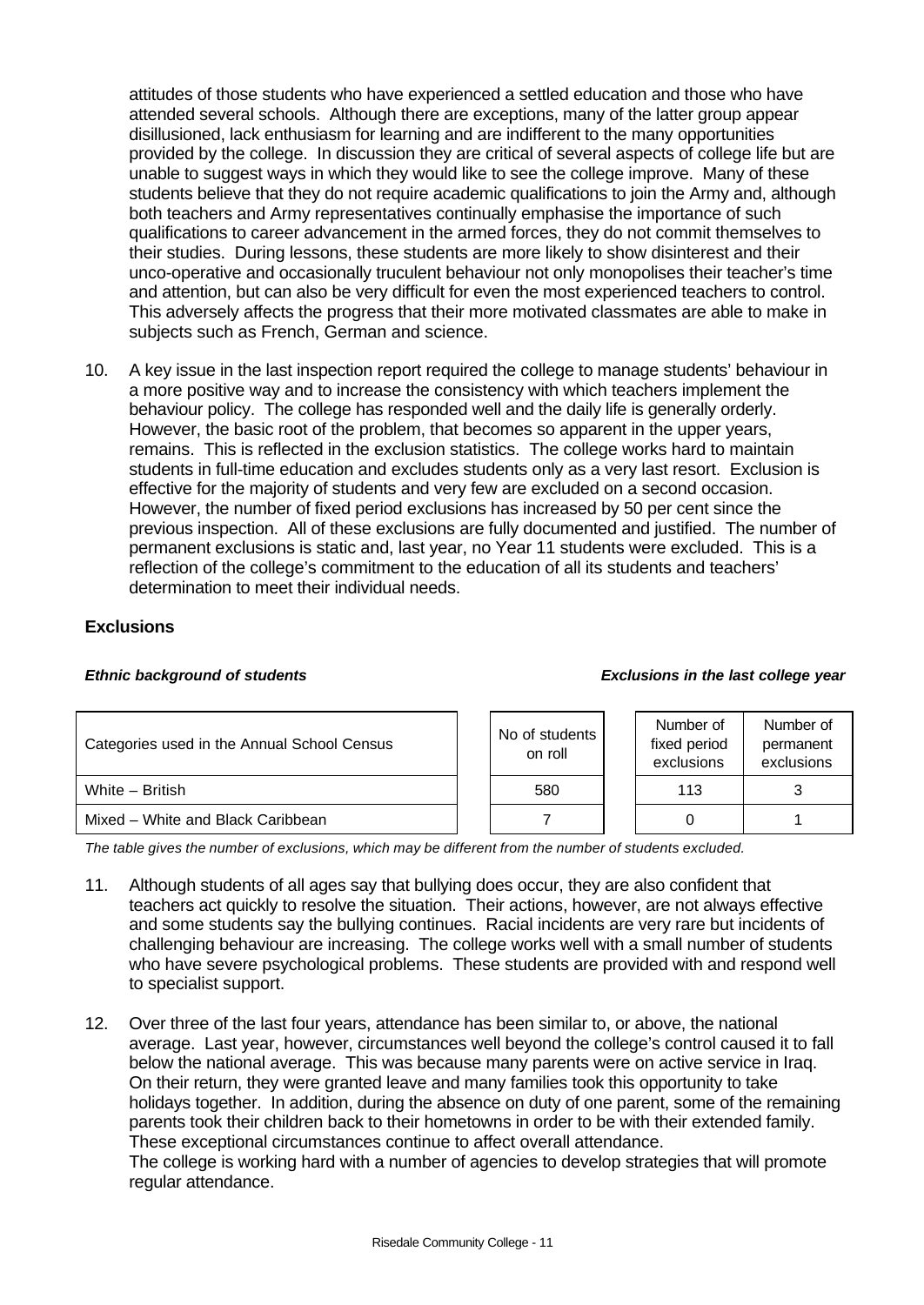13. Although the college provides good opportunities, both through subjects and through the pastoral structure for students' personal development, these opportunities do have not as much impact as they should. This is partly because the college approach to students' spiritual, moral, social and cultural development lacks co-ordination, and partly because of the negative response of students in the upper years. Religious education provides good opportunities for the spiritual development of students and opportunities are provided in other subjects to enhance this feature of personal development. Students have a respect for the beliefs of others and have a clear understanding of them. They reflect on issues of belief and develop an understanding of different faiths. They are aware of right and wrong actions and know what is expected of them. However, they do not always respond positively when corrected. Students work well together and many opportunities are provided for them to express their views in paired work, group work and general discussion. Students are aware of their own cultural heritage and that of others. However, their cultural development does not extend sufficiently to develop an awareness and appreciation of the rich variety of different cultures and traditions that exist in this country. The lack of co-ordination of students' spiritual, moral and social development across the curriculum works against a planned approach to this aspect of students' personal development.

## **QUALITY OF EDUCATION PROVIDED BY THE COLLEGE**

The quality of education provided by the college is good because teaching, learning, the curriculum, assessment, and support and guidance are effective and, when all factors are taken into account, promote good achievement. The main shortcomings relate to modern foreign languages, the development of basic skills, the level of challenge offered to higher attaining students and the provision of a daily act of corporate worship. Very good links with the community and other schools and colleges enhance provision, as does the very good range of extra-curricular activities.

## **Teaching and learning**

The quality of teaching and learning is good in Years 7 to 9 and satisfactory in Years 10 and 11. The good use of assessment to help to raise standards is one reason why students achieve well, particularly in Years 7 to 9.

### **Main strengths and weaknesses**

- Since the last inspection the college has made it a priority to improve teaching and learning and has successfully raised awareness of the importance of this.
- Positive relationships help students to settle in college and to make good progress in most lessons.
- Very good use is made of teaching assistants to support students' learning.
- Assessment is used effectively to reinforce learning and show students how to progress further.
- Because time is not always used effectively, there is an imbalance between learning activities in many lessons.
- Students' progress is restricted by weak independent learning skills.

### **Commentary**

#### *Summary of teaching observed during the inspection in 93 lessons*

| Excellent | Very good | Good     | Satisfactory | Unsatisfactor | Poor | Very Poor |
|-----------|-----------|----------|--------------|---------------|------|-----------|
|           | 18 (19%)  | 48 (52%) | 20 (22%)     | 6(6%)         | (1%) |           |

*The table gives the number of lessons observed in each of the seven categories used to make judgements about lessons; figures in brackets show percentages where 30 or more lessons are seen.*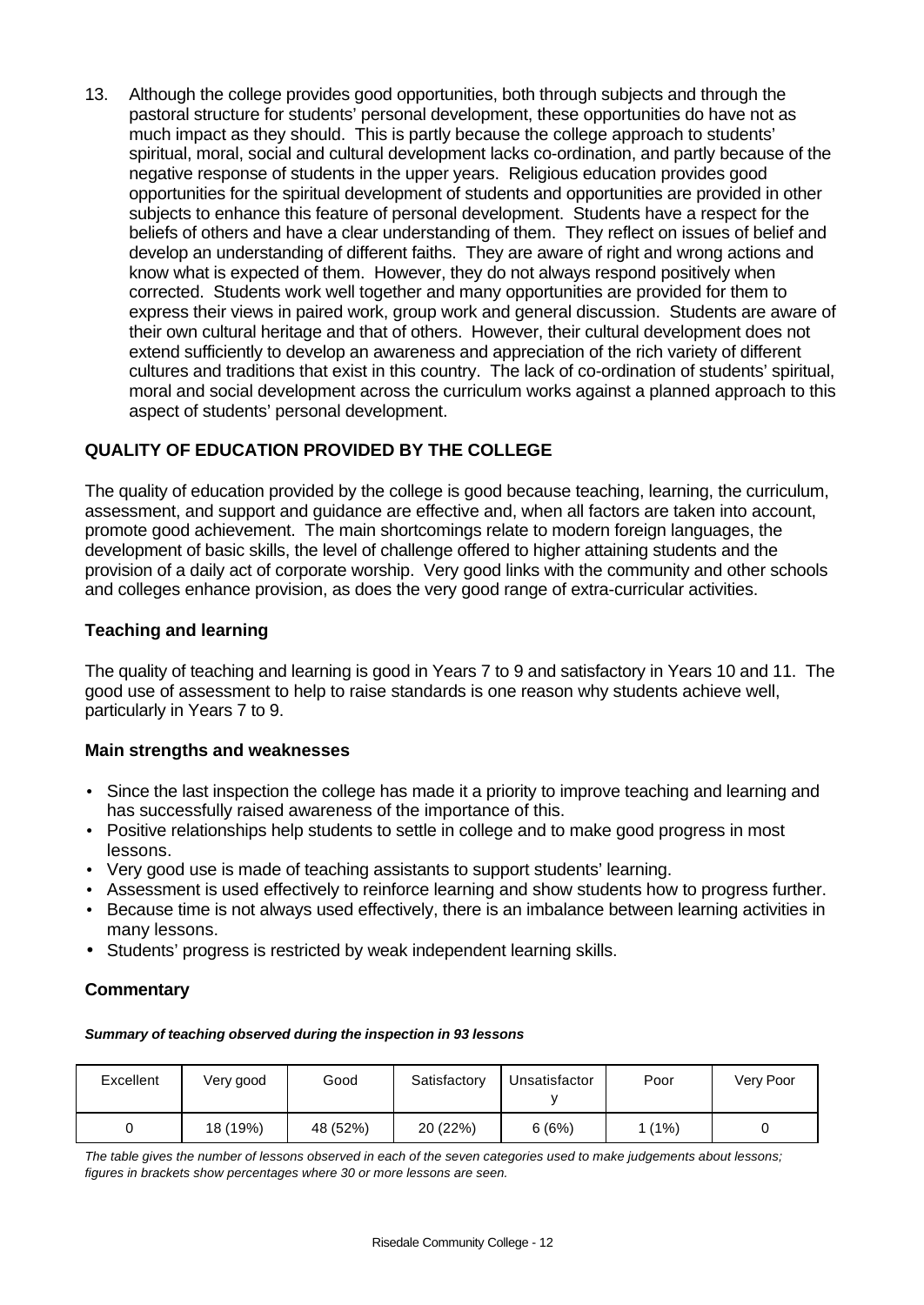- 14. The quality of teaching and learning has improved since the last inspection. There is now more good and very good teaching. Teaching is now very good in about twice as many lessons as at the time of the last inspection. Teaching is good in Years 7 to 9 and satisfactory in Years 10 and 11. Although there is much good and very good teaching in Years 10 and 11, it is less effective because of the greater impact of student mobility on the two-year GCSE courses and the other factors outlined in the section on standards. The proportion of unsatisfactory teaching is below that observed at the last inspection. Much of the unsatisfactory teaching is related to non-specialist teaching. This has particularly affected teaching and learning in German, where there is no specialist teaching, and history. In German, too much English is used in lessons, indicating low expectations, and depriving students of a suitable model for imitation.
- 15. The college's commitment to improving the quality of teaching is evidenced by the recent appointment of an assistant headteacher with this responsibility. A college focus on learning is being developed through pilot work being undertaken as part of the National Key Stage 3 Strategy. This work is intended to improve teaching and learning through the increased sharing of ideas and good practice. However, there are weaknesses in the use of time in many lessons. In some lessons, the introduction takes too long so that not enough time is allowed for the development of the topic and for consolidation at the end. In other lessons, learning objectives are not made clear at the outset with the result that students are uncertain about the purpose of the learning activities and, in others, not enough time is allowed for consolidation of learning at the end. There is a need for a systematic review of teaching and learning to establish a baseline from which methodical progress can be made.
- 16. In the best lessons, teachers use their subject knowledge well to encourage and engage students. Good progress is made in most lessons because learning activities are wellplanned and appropriate to the levels of attainment of the students. In these lessons students know what they have to do and are able to proceed to the next, more demanding, task with a minimum of difficulty. In these lessons students' learning builds in an incremental way. However, in a number of lessons, learning activities do not stretch the higher attaining students and this is having an adverse effect on standards. Students' learning is also adversely affected by weak independent learning skills, particularly in Years 10 and 11. In these years, because a significant minority of students lack commitment to learning, they are unwilling to engage in purposeful independent learning activities. They make heavy demands on the teacher's time in lessons because of largely immature, attention seeking behaviour. Such behaviour impedes teaching and learning and restricts the progress of all students.
- 17. Teaching for students with special educational needs is generally good in their normal lessons and very good when they are withdrawn and taught by specialists. They also get very good support from the teaching assistants. This ensures that they achieve well in relation to their past results. Students' individual education plans contain suitable academic and personal targets that help them to make good progress in their learning. However, there is a need for increased monitoring to ensure consistency in teaching and learning across all subjects.
- 18. The college carries out thorough analyses of students' performance in national tests and examinations and also uses additional tests to provide an alternative measure and comparative information about students who join the college mid-year. This bank of information is used to predict students' future performance and shared with students to raise their motivation and aspirations. Students know their current, predicted and target grades and have a clear understanding of how they can improve their work. They appreciate their teachers' availability and their willingness to help them out of college hours. Members of the senior leadership team regularly monitor the quality of marking and target setting and the accuracy of assessments. They sample a range of students' work and then talk to them to make sure that marking and targets are understood and that those students know how to achieve higher standards.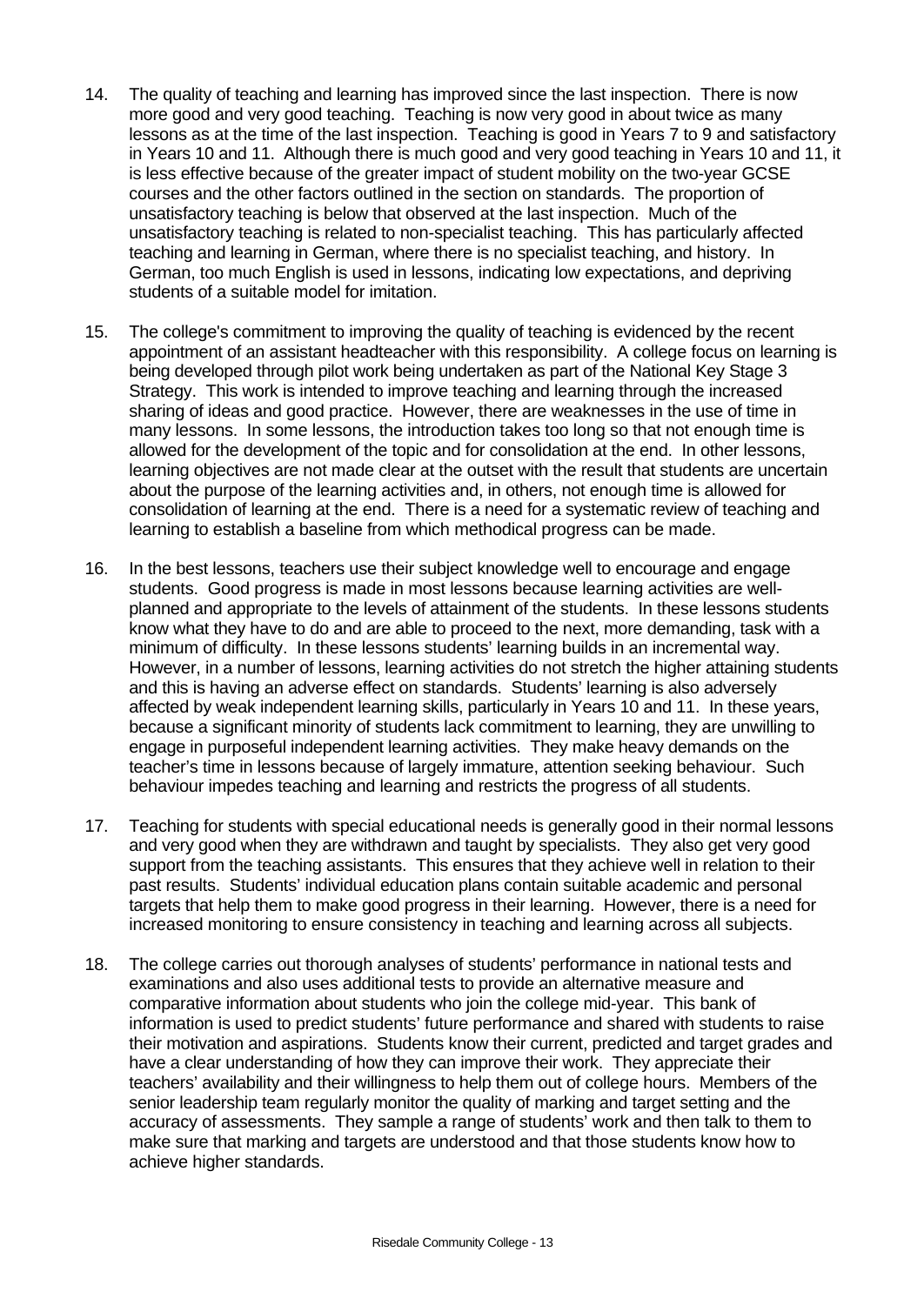19. In subjects, very good assessment in English, mathematics and ICT and good assessment in science, citizenship, physical education and religious education is based firmly in helpful marking with constructive comments and targets. Assessment is unsatisfactory in modern foreign languages and marking does not show students how to improve.

# **The curriculum**

The college provides a good curriculum, which caters well for most individual needs and high mobility. Opportunities for enrichment are very good. Learning is well supported by good accommodation and resources.

## **Main strengths and weaknesses**

- Through regular review and evaluation, the college provides a degree of flexibility in its curriculum, which enables it to cope well with unusually high mobility.
- A good range of work-related and work-based courses in Years 10 and 11 responds to individual needs.
- The college provides very well for students with special educational needs.
- Very good extra-curricular provision offers a wide range of enrichment opportunities, especially in sport.
- Good accommodation and resources support learning well.
- The need for a flexible approach to planning means that there is some non-specialist teaching.

- 20. The college evaluates its curriculum regularly and effectively, to respond to high mobility and students' individual needs, and to be inclusive. For example, French and German are now equally available from Year 7 to cater for the different language-learning experience of incoming students. Provision in Years 10 and 11 includes taster courses at Darlington College in, for example, catering and bricklaying, for both boys and girls. Individual timetables enable a small number of students to spend two to three days per week in work placements, improving motivation and attendance. Vocational GCSEs and Award Scheme Development and Accreditation Network (ASDAN) courses extend the range of options beyond the traditional GCSE programme.
- 21. Since the last inspection, GCSE courses have been added in physical education, religious education and drama. The life skills course is now taught by specialist teams instead of form tutors. This reflects the rigour of ongoing review and a willingness to innovate. The college recognises weaknesses and acts to rectify them. Because of this, all students will benefit from a double science course next year, and efforts are being made to recruit staff to extend the range of options within design and technology. The college is outward-looking, taking advice on developments in the curriculum for 14 to 19 year olds, and using its Leadership Incentive Grant to fund collaboration with other schools to share good practice.
- 22. There are some areas needing improvement. The National Key Stage 3 strategy is well implemented in English, mathematics and science, helping to raise standards, but is not clearly understood across the full range of subjects. Some departments have difficulty in meeting ICT requirements in their subjects, largely because of problems of access. As at the previous inspection, although governors have done all they can, the college fails to meet the requirement for a daily act of collective worship.
- 23. Many opportunities are provided for gifted and talented students to achieve through the very good range of extra-curricular activities. In addition, many subjects provide lunchtime and after-college sessions to interest, extend and motivate students. The quality and range of sporting provision are particularly strong, with large numbers of students taking part and competing at inter-form, inter-school, district and regional levels. There are strong ties with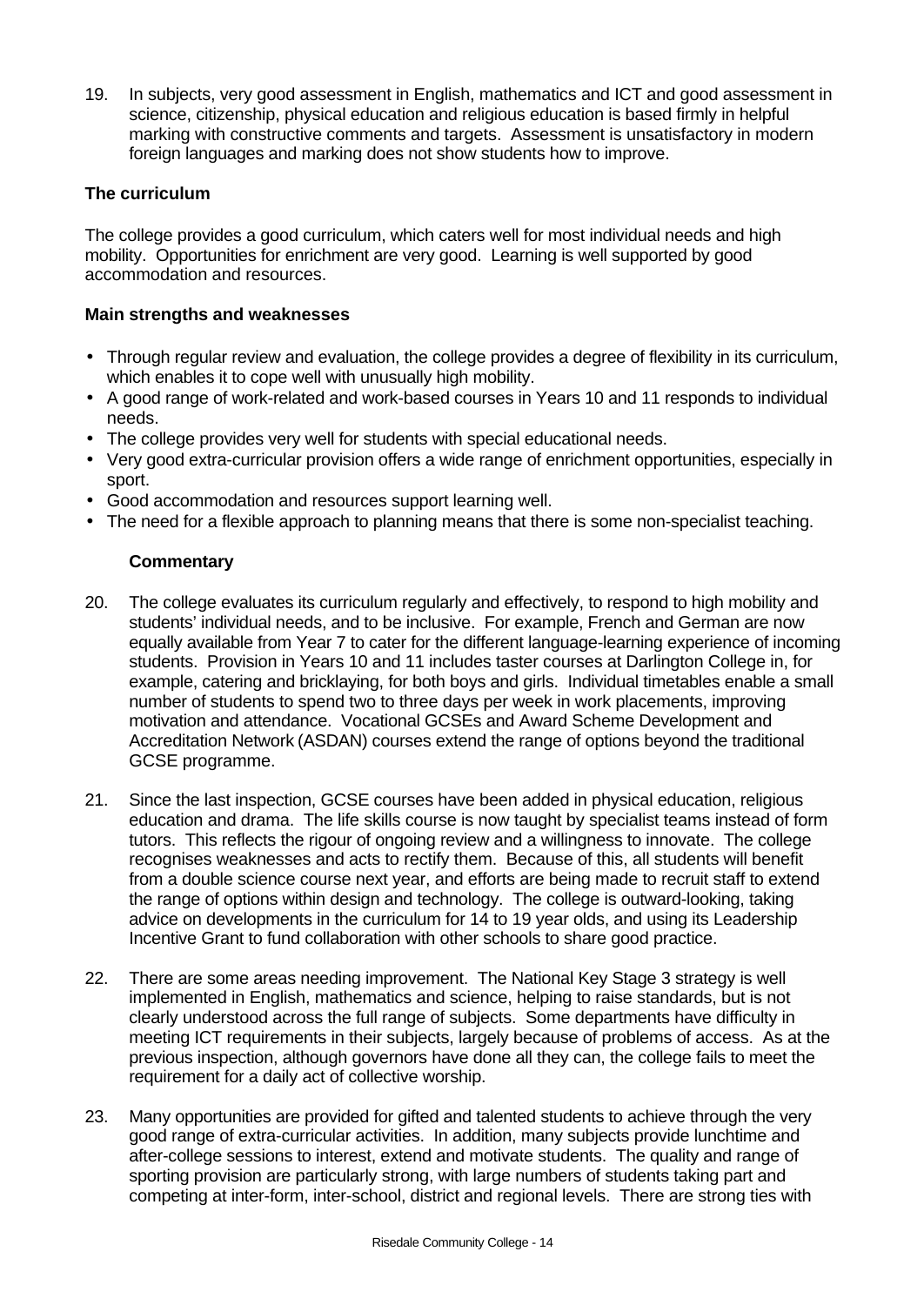local sporting clubs and organisations. Many students take part in drama productions and musical events. The quality of drama productions is often enhanced by contributions from professional theatre groups. One production, for example, received support from the Royal Shakespeare Company. The range of educational visits includes visits to France, to theatres, museums, art galleries, sculpture parks, and Teeside University. Through the Leadership Incentive Grant the college has been able to increase achievement opportunities for talented musicians. The number of students who receive instrumental tuition has risen from 20 to 101.

- 24. Provision for work-based learning is very good. There is a well-planned work placement for all students in Year 10 during the summer term. There are many and varied outcomes from these placements including increased maturity and motivation, and a realisation of what are good work habits. At the end of Year 9, all students have access to Vocational GCSE courses in Applied Science, Applied Business Studies and Applied Health and Social Care, which start in Year 10. The college has identified potentially disaffected students who are at risk of not completing their statutory schooling in Years 10 and 11. The need for alternative pathways and places of learning in these years has been recognised. To this end the college works in partnership with Darlington College and the North Yorkshire Business Education Partnership to offer a 'Bridge Project' for these students. In this project the students are offered taster courses in building, engineering and catering. The programme motivates students, increases their interest in gaining success, and has improved attendance and behaviour. The students who are following this programme are also involved in the ASDAN award programme at bronze and silver level. This supports and enhances the work being done in the 'Bridge Project'.
- 25. Students with special educational needs have full access to the curriculum. Students' individual education plans have been devised after much careful thought and consultation, and are comprehensive with regard to the identification of needs, targets and strategies. The combination of occasional withdrawal for small group teaching, support from teaching assistants and well prepared individual education plans forms the basis of the very good curriculum provision for students with a variety of needs. A particularly effective feature of the learning support department's provision is the 'annexe', which provides very good support for vulnerable students and allows older students to improve their literacy, numeracy and communication skills. A large number of students have emotional and behavioural difficulties and the college provides very well for these students through the student development centre. This 'inclusion' centre complements the learning support department very well, and helps to ensure that students with significant emotional and behavioural difficulties are maintained in full-time education.
- 26. Accommodation is good and specialist teaching rooms are grouped together for most subject departments. The indoor and outdoor facilities for physical education are very good, especially the quality of the playing fields. There is also very good accommodation for religious education. In art the accommodation is unsatisfactory. The rooms are small which restricts the scale of work that can be undertaken and the opportunities for students to work independently.
- 27. The match of teachers to the demands of the curriculum is satisfactory. Although the majority of lessons are taught by specialists, the college experiences difficulties in recruiting staff for English, modern foreign languages, design and technology, and religious education. Because of this there is some non-specialist teaching in these subjects and this is having an adverse effect on standards. The college is very well served by its support staff. Technical staff undertake a valuable role in assisting and supporting the teaching of the curriculum. The secretarial, clerical and site management staff make a significant contribution to the smooth day-to-day running of the college.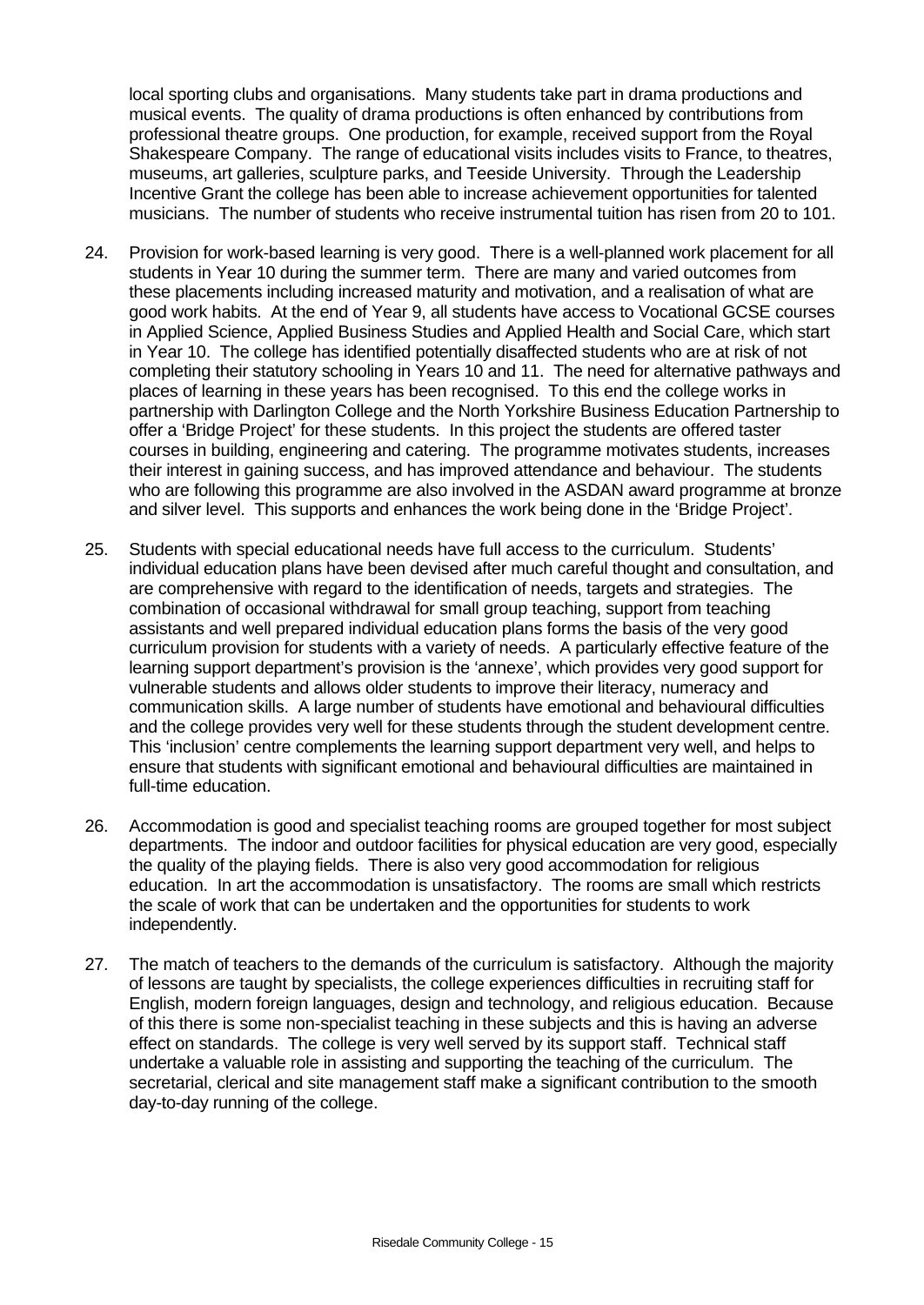## **Care, guidance and support**

Arrangements to ensure students' care, welfare, health and safety are good. The college provides good support, advice and guidance and involves students well in its work and development.

#### **Main strengths and weaknesses**

- The college looks after its students well; child protection procedures are comprehensive and effective.
- Very good links with contributing primary schools support an effective induction programme.
- Good personal and academic support helps students to make good progress in their work.
- The college actively seeks students' views and accommodates their suggestions and preferences whenever possible.
- Students receive good guidance on opportunities for further study and career opportunities and this helps them to make well-informed choices.
- There is inconsistency in the extent to which form tutors ensure that students who join at different times in the school year are settling into the college.

- 28. Members of staff work as a very good team to ensure that students receive good personal care. The college liases closely with a wide range of external agencies, including the Army Welfare Service and social services. In addition, specialist counselling and the vulnerable student unit provides very good support for those who are experiencing personal difficulties.
- 29. Well-planned transfer arrangements ensure a smooth transition when students enter the college in Year 7. There are plenty of opportunities for incoming students to get to know their new teachers before they actually enrol and this helps them to settle down quickly once they arrive. The many students entering and leaving the college at different times of the year also receive good support. Members of staff visit incoming students before they move and students say that they really appreciate these early opportunities to find about their new school. Most of the incoming students, however, arrive without any books or assessment information. This can have an impact on standards in Years 10 and 11. Despite the best efforts of the college, many students arrive without examination coursework from their previous schools. Because of this it is sometimes necessary to start the work again. This can lead to work being rushed to meet examination deadlines or to a lack of motivation as students repeat work already done. Care is taken to ensure that students are placed in the most appropriate teaching groups. Because many students arrive with little or no information on their previous work, they are initially placed in the student development centre where their levels of attainment are assessed. Then, accompanied by a 'buddy', they are gradually introduced to the wider college community and quickly blend in with the general student population. The college makes arrangements to speak to incoming students' parents at some point after their arrival to check on how well students are settling in. It is assumed that form tutors carry out such checks with the students themselves, but when interviewed students say that such checks rarely occur.
- 30. Procedures for the assessment of students' work are good and teachers provide individual students with good academic support. Most of the students are fully aware of the levels at which they are working and how they can improve their work. Working relationships are good and students say that their teachers are kind and very approachable. This helps them to make good progress. The teachers of some subjects such as history and modern foreign languages, however, do not provide their students with clear feedback on their work. As a result, their students do not know how well they are doing and how they can achieve their individual targets for improvement.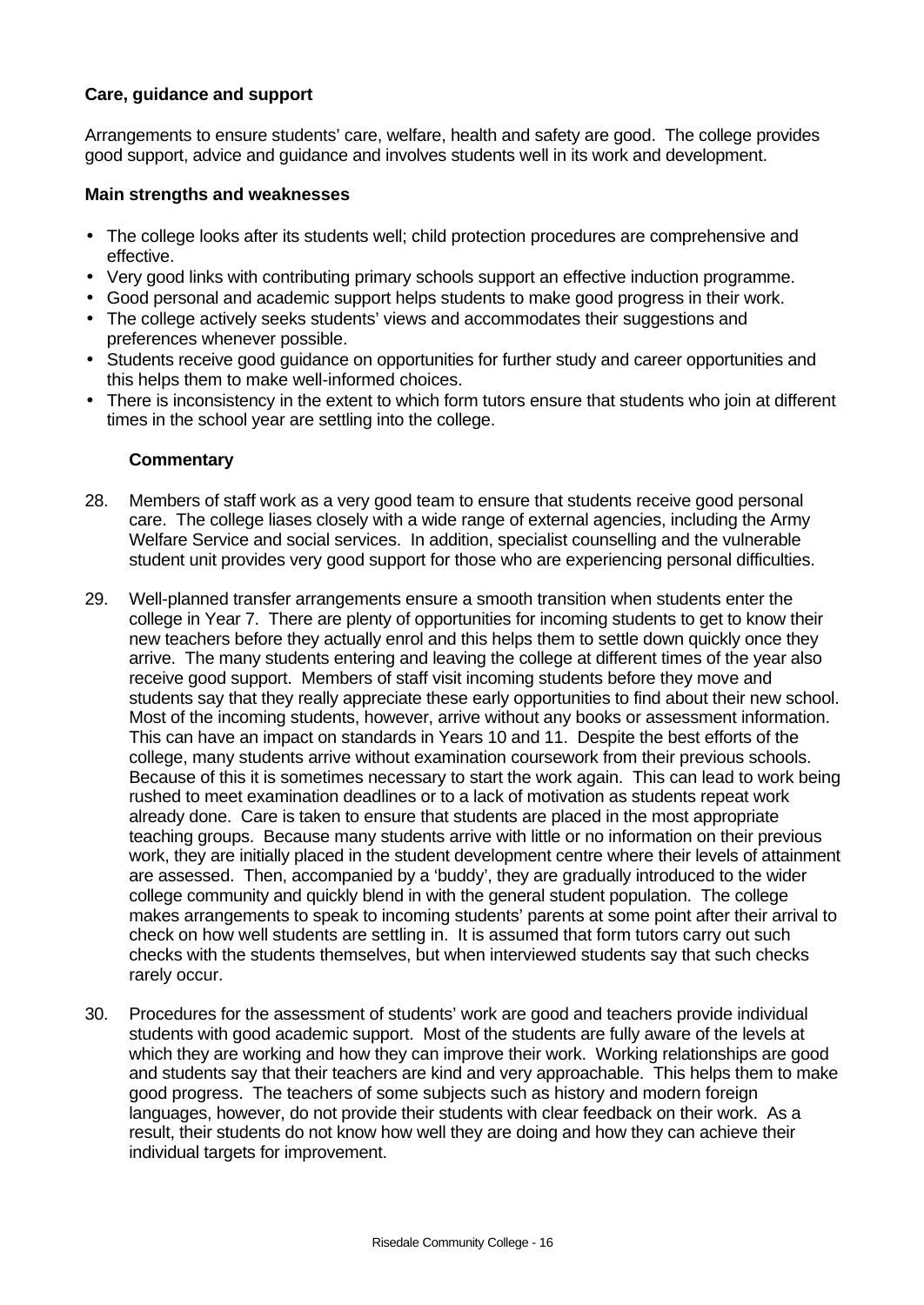- 31. The college actively seeks students' views and, wherever possible, acts upon them. Students elect representatives to the 'Student Voice' and they are able to use this forum to air their views and make suggestions for improvement. Students have influenced certain spending decisions, such as the purchase and installation of lockers.
- 32. Teachers provide students with detailed information about the courses they can follow in Years 10 and 11 and in further education. Links with Connexions are strong and work experience placements at the end of Year 10 give students a good insight into the many opportunities that are available once they have left the college.

## **Partnership with parents, other schools and the community**

Links with parents are satisfactory and links with the community, other schools and colleges are very good.

## **Main strengths and weaknesses**

- Strong links within Catterick Garrison and the local community enrich the curriculum and provide additional opportunities for students' personal development.
- Very good links with other schools and further and higher education providers facilitate the smooth and efficient transfer of students and help them to make informed choices about their education.
- The college actively seeks parents' views and incorporates them into its plans for the future whenever possible.

## **Commentary**

- 33. Community provision is very good. The college plays a central role in the life of the local community. The college enjoys very good links with the army and other local organisations and these considerably broaden the range of opportunities available to students and members of the community. The college offers a coherent programme of activities to the locality in a very cost effective manner. Since September 2000, the number of activities available for the community has risen from three to thirteen. Most successful of these is the Youth Club, which is held both at lunchtime and after college. Transport is provided each evening to take students home. Approximately 150 students attend the day sessions, where they may be engaging in social activities, meeting with youth workers, or, completing homework or course work. A recent analysis of GCSE results showed that students who attended the Youth Club achieved better results than other students. Activities in the evening sessions include a range of sporting and other activities of which table tennis is proving very popular. Coached by an international coach, two teams compete successfully in the Darlington Table Tennis League. Players are keen to help each and skills and techniques are passed on to younger and less experienced players. Participants in some activities also qualify for accreditation through the Youth Achievement Awards. A wide range of adult classes, family support services and advice for students making decisions about careers are provided and are well supported. Community provision also helps the college towards the fulfilment of its aim of promoting high achievement by offering opportunities that are not generally available in the normal curriculum. For example, 'Scrapheap Challenge' involves students and local employers in projects that promote team building and offer achievement opportunities for otherwise disaffected students. The community programme also offers students a range of worthwhile activities during the summer vacation.
- 34. The Army Welfare Service organises regular meetings of the garrison community and these provide a forum for the exchange of information. Students regularly compete in local events and inter-school sporting competitions, and their families take part in organised trips to places of historical interest for example, in York and Hull. In addition, the North Yorkshire Business Education Partnership provides the quality assurance for Year 10 students' work experience

placements. These strong links enable students to experience a wide range of opportunities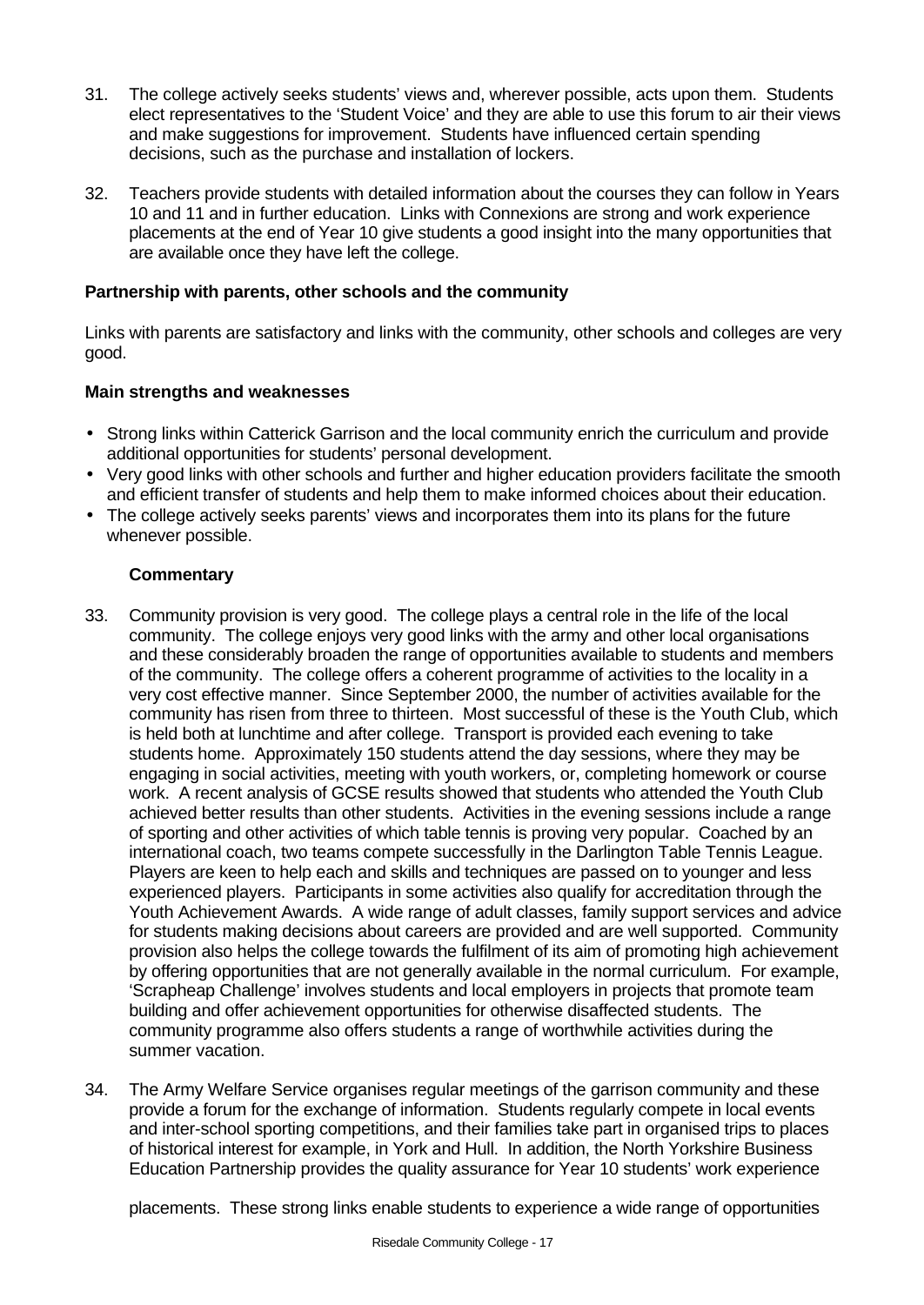and help them to identify a suitable career action plan. In addition, the 'Bridge Project' helps to maintain disaffected students in education by linking work with a college-based curriculum.

- 35. There are very effective links with contributing primary schools, a nearby special school and with other secondary schools within the Catterick area. Pupils and students attend each other's assemblies and drama productions and close curricular liaison helps teachers to set work that is well matched to the incoming students' needs and abilities. This helps to ensure that Year 7 students settle quickly and they speak warmly of the personal support provided. Very good liaison with higher education providers, including Teeside University, give students in Years 7 to 9 a good idea of what it would be like to be a student in higher education. A good proportion of students who want to undertake vocational courses, move onto Darlington College of Technology and many of those who wish to continue with their academic studies join sixth forms in nearby Richmond or Darlington.
- 36. The college actively seeks parents' views and regularly asks for their feedback on issues such as homework, behaviour and the curriculum. Great importance is placed upon their comments and suggestions, and parents say they would feel comfortable approaching the college with any questions or concerns.

#### **LEADERSHIP AND MANAGEMENT**

Leadership of the college is very good and management is satisfactory. The leadership of the headteacher is very good and that of other key staff is good. The college makes effective use of evaluation information to identify strengths and tackle weaknesses. Governance of the college is good.

#### **Main strengths and weaknesses**

- The headteacher is providing strong leadership in very challenging circumstances.
- Senior managers effectively support the drive for improvement.
- Governors take a keen interest in the college and have a good understanding of the strengths and weaknesses.
- Subject leadership is good in most subjects.
- The co-ordination of special educational needs provision is very good.
- Poor leadership and management adversely affect standards in modern foreign languages.
- There is not enough monitoring of teaching and learning by subject leaders.

### **Commentary**

37. The headteacher provides the college with a clear educational direction. Her calm and thoughtful leadership is supported by a very good understanding of students' needs and is successful in promoting the college's caring ethos. The headteacher has a clear commitment to ensuring the highest possible standards in all areas of the college's work and members of the senior management team share this commitment. Other key staff are equally committed to raising standards and leadership is very good in science, citizenship, physical education and special educational needs, and good in all other subjects apart from modern foreign languages, where it is poor. The leadership of the headteacher is particularly effective in ensuring that there is coherence in the several national and local initiatives to raise standards the college participates in, because it is recognised as a school in challenging circumstances. Performance and other management information is carefully analysed and used effectively to review the work of departments. Because of this the college has a good picture of its strengths and areas in which improvement is needed. However, the constantly changing student population has a significant impact on planning and performance. For this reason, for example, it is necessary to have flexibility in the teaching staff. This flexibility can only be achieved by having some non-specialist teaching and this has an adverse impact on

standards in some subjects. Nevertheless, one of the features of the college is an open-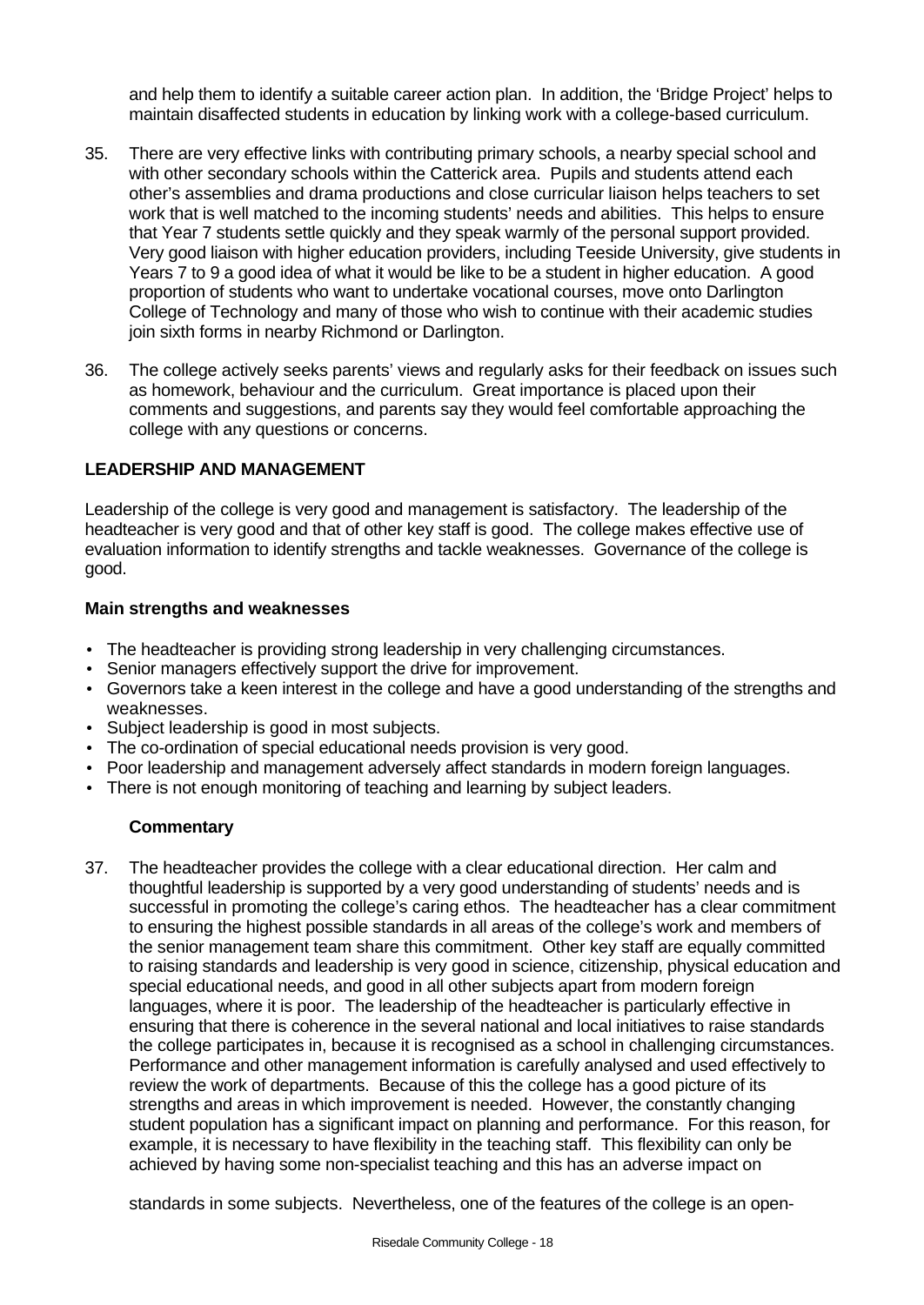mindedness and willingness to identify, adapt and apply good practice from a range of outside sources in order to continue to improve the quality of education the college provides.

- 38. The management of the college is satisfactory. Progress has been made on the key issues for action identified in the last inspection, although there is more to be done. The quality of teaching has improved and there is now less unsatisfactory teaching. However, students' independent learning skills remain a weakness. Although good progress has been made in the provision of computer resources and in the teaching of ICT in discrete lessons, not enough use is made of ICT in many subjects. The effective implementation of the positive behaviour policy has led to improvements in behaviour, but the problem of the disaffection of a minority of students in the upper years remains. Although line management roles and responsibilities, from the leadership team to the other levels of management, are well understood, several of the management team carry multiple responsibilities. Because of this, too much responsibility for monitoring and evaluating the work of departments falls on the headteacher. Performance management is fully implemented. A comprehensive assessment database has been established and increasingly effective use is being made of this information to evaluate performance and guide planning. Within the constraints imposed by the constantly changing nature of the student population, college improvement planning is good. Targets are appropriate and linked to department plans. Planning for improvement in subject departments is generally good. Very good management of special educational needs enables staff to work very well together to ensure that provision is very good.
- 39. Governors are very supportive of the college and, apart from the provision of a daily act of collective worship, carry out their statutory duties well. The governing body has done all it reasonably can to ensure compliance with all statutory requirements, but few teachers engage in a daily act of worship with their tutor groups. Governors are very clear about the challenging nature of the college and keen to support innovation and change. Governors work closely with the college and have a good understanding of the college's strengths and weaknesses. They fully endorse the principle of ensuring that the college provides for the needs of all groups of students. This provides the headteacher and senior leadership team with a great deal of confidence in planning new developments. Governors monitor the budget with care and as a result expenditure is targeted according to priorities in the college improvement plan.

### **Financial information**

| Balances (£)                   | Income and expenditure $(E)$ |                         |  |  |
|--------------------------------|------------------------------|-------------------------|--|--|
| Balance from previous          | 2,017,258                    | Total income            |  |  |
| Balance carried forward to the | 2,036,437                    | Total expenditure       |  |  |
|                                | 3.737                        | Expenditure per student |  |  |

| and expenditure (£) |           | Balances (£)               |                                     |        |
|---------------------|-----------|----------------------------|-------------------------------------|--------|
| Total income        | 2,017,258 | Balance from previous year |                                     | 62.848 |
| Total expenditure   | 2,036,437 |                            | Balance carried forward to the next | 43.669 |

40. The college's financial management is very effective. It allows teachers to concentrate on teaching and seeks best value for money both in purchasing goods and services and in educational outcomes. All of the college's income is spent for the intended purposes.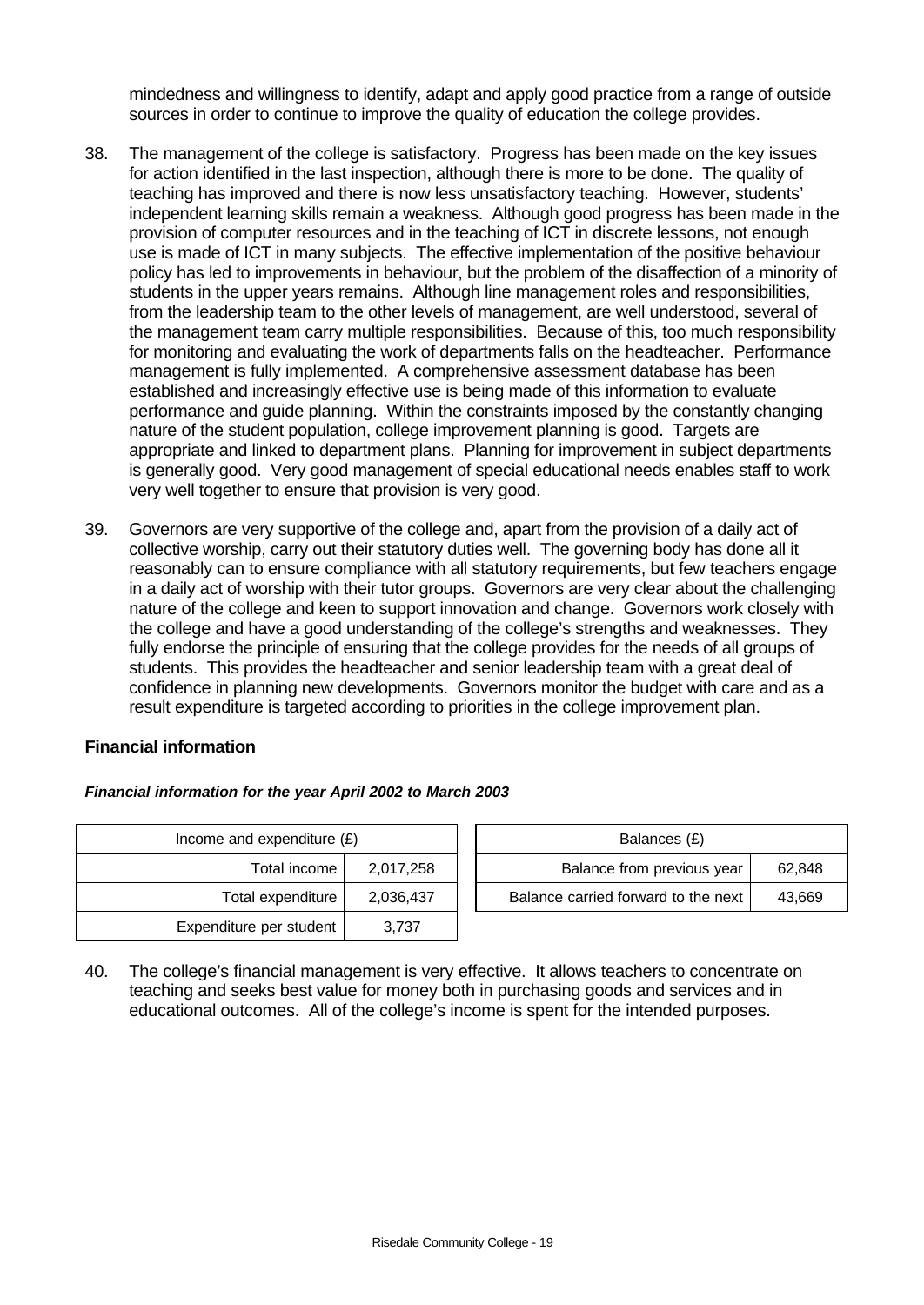# **PART C: THE QUALITY OF EDUCATION IN SUBJECTS**

# **SUBJECTS IN KEY STAGES 3 AND 4**

# **ENGLISH AND MODERN FOREIGN LANGUAGES**

## **English**

Provision in English is **good**.

## **Main strengths and weaknesses**

- More focused teaching in Years 7 to 9 is resulting in improved standards at the end of Year 9.
- Very effective marking and assessment procedures, together with good support and guidance, promote good achievement.
- Through very good relationships and classroom management the department creates a calm and very positive environment for learning.
- In some lessons the highest attaining students are given work that is too easy.

- 41. Students' attainment in English when they enter the college is well below average. Standards in tests in 2003 at the end of Year 9 were average in comparison with all schools and above average compared with similar schools. Results in GCSE examinations in 2003 were well below average but high student mobility means that results vary widely from year to year and in 2002 they were closer to national expectations. Lower attaining students achieve particularly well. In 2003 all students entered for English achieved at least a Grade F. Standards seen during the inspection are below average but more focused teaching is having a positive effect on the results in the national tests for Year 9 students.
- 42. Despite these below average standards, students' achievement through their five years in college is good. It is stronger in Years 7 to 9 than in Years 10 and 11 because factors beyond the college's influence have a greater effect as students grow older. Writing skills are improving because of increased opportunities for extended writing and good use of drafting and editing. Speaking skills remain below average although good use of group work is making a difference to students' confidence in putting forward their views and collaborating with others.
- 43. Teaching and learning are good and have improved since the last inspection with no unsatisfactory teaching. The attractive and stimulating environment, the very good relationships between teachers and students and the insistence on good standards of behaviour mean that students enjoy their English lessons and concentrate well. There is very good support from both teachers and teaching assistants for students who come to the college knowing little or no English and for those students who have special educational needs. Both these groups of students achieve well. On the other hand, in some lessons the work given to the highest attaining students does not stretch them. Time is not always used well and some lessons have rushed endings that do not consolidate learning or show students what they have gained. Marking is very good. It sets up a dialogue with students and shows them clearly how to improve their work. Assessment data is shared with students to improve their aspirations and make them partners in their own learning. Through theatre trips and good support for learning outside the college day, teachers make every effort to enrich their students' lives.
- 44. The English department is well led and managed. There has been satisfactory improvement since the last inspection with improved standards at the end of Year 9 and better engagement of students in Years 7 and 8. Recent additional funding has enabled the department to improve the quality of the book stock and install an interactive whiteboard that was used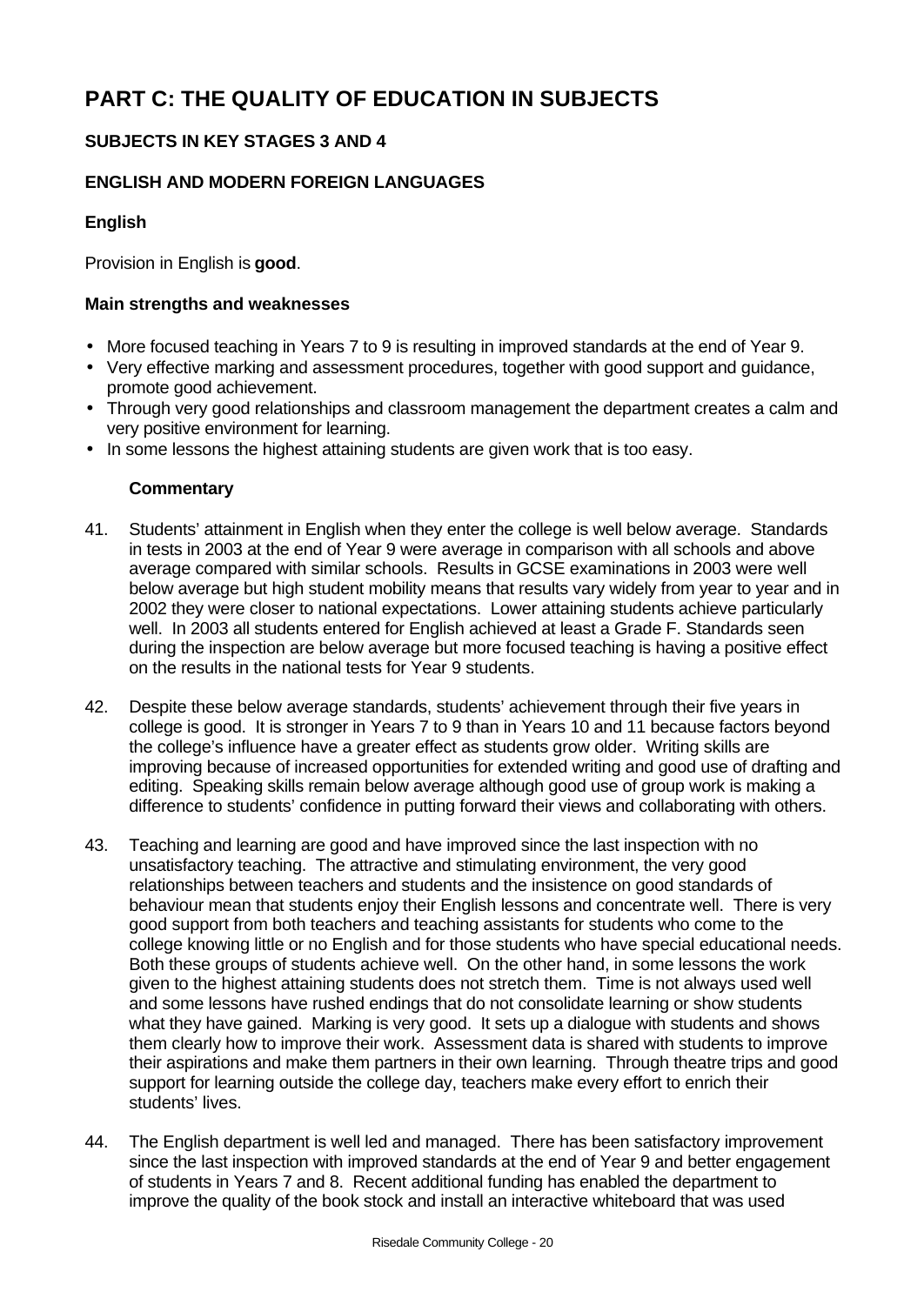effectively in a good Year 10 lesson to engage students and raise achievement. After a period of instability the department now has a core of well-qualified and mutually supportive teachers who share a common purpose and have the capacity to effect further improvements to standards.

## **Language and literacy across the curriculum**

45. The college has worked hard to raise students' language and literacy skills since the last inspection. Although they are not yet at the expected levels there are signs of improvement in subjects such as art, religious education, ICT and physical education that have taken on board the in-service training by the English department and have embedded appropriate strategies into their teaching. In science, standards of literacy are generally satisfactory, although lowerattaining students are less proficient at extended writing and lack confidence in the use of scientific terminology. When given the opportunity students are able to discuss their work sensibly, and when written tasks are appropriate then they write with reasonable fluency. Some particularly honest and direct extended accounts of dramatic or tragic events in their lives written by Year 10 students for English course work were seen. The use of planning and drafting techniques and the increasing use of the library for research are all contributing to this improving picture.

### **French and German**

Provision in French and German is **poor.**

## **Main strengths and weaknesses**

- Standards in French and German are well below average and achievement is unsatisfactory.
- Students have unusually negative attitudes to language learning; many are reluctant to speak in class.
- Long-standing instability in staffing continues to affect standards and attitudes.
- The quality of teaching and learning is unsatisfactory. Expectations are too low.
- Leadership and management are poor. There is insufficient rigour in planning to raise standards.

## **Commentary**

- 46. At the end of Year 9, teachers' assessments show that attainment is very low. GCSE results in French and German indicate well below average attainment at the end of Year 11. Students do worse in languages than in other subjects. Contrary to the national picture, boys did better than girls in French in 2003.
- 47. Inspection evidence shows that standards at the end of Year 9 are well below average. Higher-attaining students begin to use tenses but, like average and lower-attaining students, they cannot use the foreign language in speaking or writing without considerable support. By the end of Year 11, standards seen in both French and German are well below average. Students have made no tangible progress towards being independent language users, and still rely heavily on support. Speaking is especially weak, because students are reluctant to participate in oral classwork, and rely on written prompts, so that pronunciation is very weak. Writing is very poorly developed. These shortcomings apply to almost all students in both French and German throughout Years 7 to 11, so that achievement is unsatisfactory.
- 48. Mobility has a greater impact in modern languages than in most subjects because of the need for continuous learning. Similarly, the college's problems in securing stable staffing for modern languages have had impact on both standards and attitudes. Attitudes are unusually

negative, not helped by external influences generated by recent world events. Few students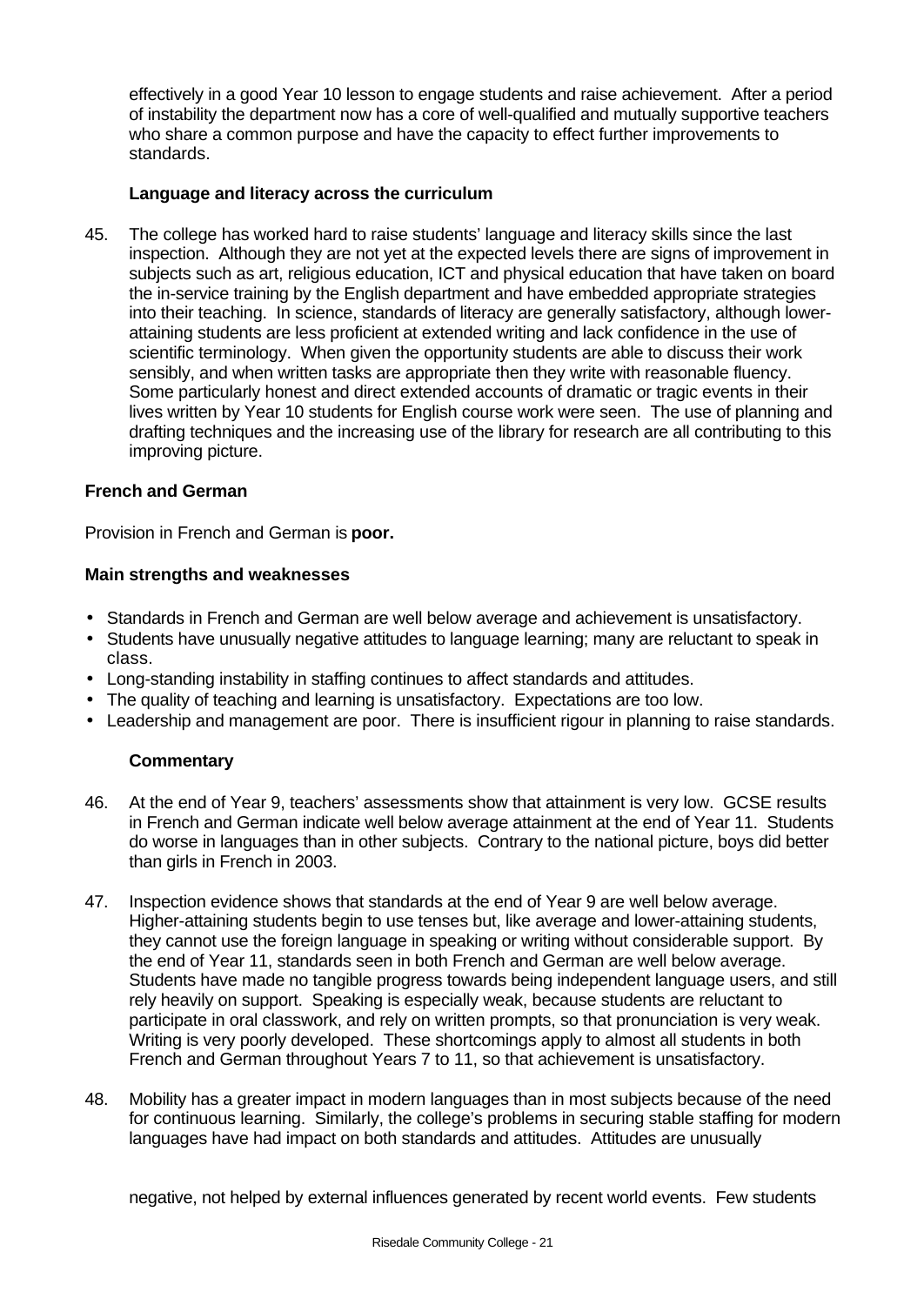now opt for language study in Year 10; some are unpunctual to lessons and many take poor care of textbooks and exercise books, with too much unfinished work.

- 49. Within this context, it is nonetheless the job of the languages department to deliver effective provision. The quality of teaching and learning is unsatisfactory, especially in German, where there is no specialist teaching. Overall, subject knowledge is unsatisfactory. Too much English is used in lessons, indicating low expectations, and depriving students of a suitable model for imitation. Planning is weak because the long 60 minutes lesson is not always wellused and inadequate opportunities arise for independent use of the foreign language. The potential of the interactive whiteboard has not yet been realised. Some resources, especially ICT, are not fully utilised to improve standards and attitudes. Work is rarely varied to match individual needs, either in class or in homework. Consequently, higher-attaining students are not extended and students with special educational needs make the same unsatisfactory progress as others. Marking is unsatisfactory because, as in reports, there is insufficient guidance on how students can improve.
- 50. Leadership and management are poor. Little attempt is made to monitor the work of the subject, by observing lessons or sampling work. Assessment procedures are underdeveloped and there is no moderation of standards. Consequently the head of department has a poor grasp of strengths and weaknesses, development planning lacks focus and schemes of work are unhelpful. Standards, attitudes and the quality of teaching and learning have declined since the previous inspection, so that improvement has been poor.

## **MATHEMATICS**

Provision in mathematics is **good.**

#### **Main strengths and weaknesses**

- Students' achievement by the end of Year 9 is good.
- Good teaching ensures students learn in a systematic way.
- Good use is made of assessment information to support students' learning.
- Some Year 11 students are not achieving as well as they should because they are not committed to learning.
- Not enough use is made of summaries to consolidate learning at the end of some lessons.
- Not enough challenge is offered to higher attaining students in some lessons.

- 51. Results in National Curriculum tests for Year 9 students in 2003 were below average. When students' well below average standards on entry are taken into account, these results represent good achievement.
- 52. Inspection evidence shows the standards of students presently in Year 9 to be broadly in line with national expectations. Students' in Years 7 to 9 are achieving well because teaching successful in motivating them to learn. As a result students build their knowledge and understanding systematically and become numerically competent. Students apply their numerical skills satisfactorily in other subjects.
- 53. Results in the 2003 GCSE examination were very low in comparison to the national average for A\* to C grades. However, virtually all students achieved an A\* - G grade, matching the national average for these grades. When taking into consideration students' standards on entry to the college and the impact of the significant turbulence caused by students moving into and out of the college, this represents satisfactory achievement.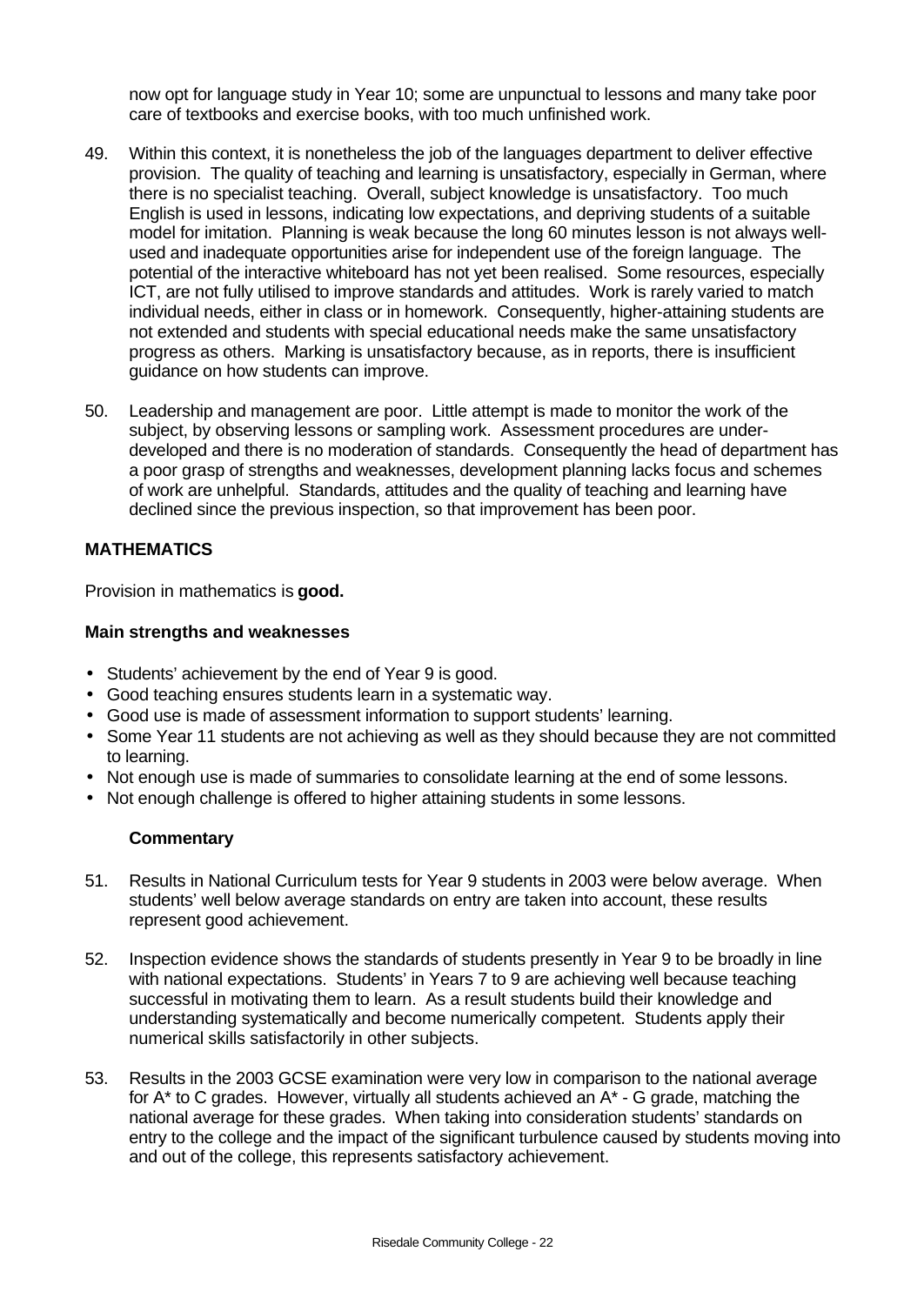- 54. Inspection evidence shows the standards being achieved by students presently in Year 11 to be above those indicated by the GCSE examination results, although still below average. In the current Year 11 a significant minority of students lack the motivation to learn and therefore are not likely to achieve the standards of which they are capable. Although teachers make strenuous efforts to engage these students in lessons and to raise their achievement through a range of other activities, such as lunchtime and after college clubs, they remain largely uncommitted to learning. However, this lack of commitment is not so evident in Year 10. Here students respond more positively and build on the work covered in Year 9. They competently solve quadratic equations and make effective use of a computer programme to extend their knowledge through solving more complex equations. This group of students are achieving well and inspection evidence, and college predictions indicate, that many should achieve GCSE grades in the higher A\* to C range.
- 55. Students with special educational needs are very well supported by both teachers and teaching assistants. As a result they achieve similar standards to their peers at the end of Year 9 and Year 11. Students with English as an additional language also make good progress with their learning.
- 56. Teaching is good and occasionally very good. In all years teachers are beginning to use aspects of the good practice outlined in the National Strategy for mathematics. However, because summaries are not undertaken at the end of many lessons, the opportunity to check understanding and consolidate learning is missed. The principle features of the very good teaching are clear lesson aims and high expectations. In these lessons students are highly active and rapid progress is made. Teaching of this quality was seen in most years, and particularly in Years 7 to 9. However, in some lessons the progress of higher attaining students is restricted because the learning activities do not offer enough challenge. The effective use of assessment is a strong feature of the work of the department. As a result students are well aware of the levels at which they are working. Students are well prepared for examinations because teachers make very good use of their subject knowledge and experience to improve students' examination techniques.
- 57. Leadership and management of the subject are good. The head of department has a clear vision for the development of the subject and raising standards is a high priority. There is strong team of experienced specialist teachers and teaching assistants who support each other very well. Progress since the last inspection is good.

### **Mathematics across the curriculum**

58. The National Numeracy Strategy has been implemented well within mathematics, but few other areas have systematically planned the development of numeracy in their subjects. As a result students are unable to build their confidence of handling number in different contexts. There is good use of mathematics in art and design and technology where basic measurement and understanding of proportion are needed. In geography, ICT and science good use is made of number skills and representing data in graphical form. The whole college approach to this will eventually ensure that more use to be made of students' numerical skills in other areas of the curriculum.

### **SCIENCE**

Provision in science is **satisfactory.**

### **Main strengths and weaknesses**

- Achievement is good in Years 7 to 9 because teaching is good.
- Leadership and management are good.
- Assessment is used well to support teaching and learning.
- Standards in tests and examinations are below average.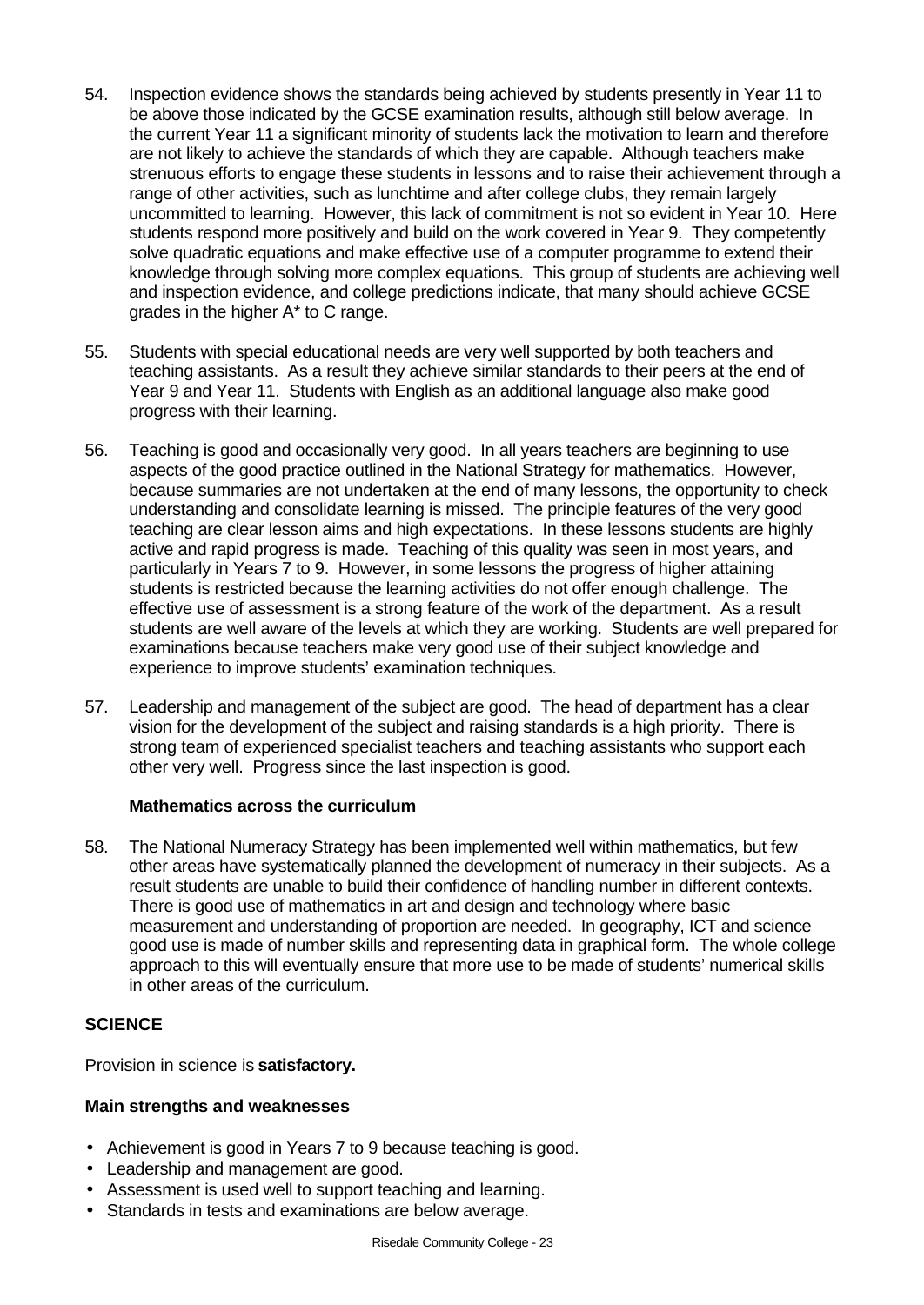- Higher-attaining students are not challenged enough.
- The lack of involvement of girls in many lessons and the unsatisfactory attitude of a minority of boys are having an adverse effect upon standards.

- 59. In 2003, National Curriculum test results for students at the end of Year 9 were below average. Boys' results were better than those for girls. Results were similar to those for mathematics, but below English results. Teachers underestimated the attainment of students in Year 9. Results have improved since the last inspection. Compared with attainment on entry, achievement was good.
- 60. GCSE examination results in 2003 were well below average. Dual award results were close to the national average while single award results were well below average. Results were below those for both English and mathematics. Boys' results were better than girls' results. Results were adversely affected because lower-attaining students had been entered for singe award science, a course that did not match their abilities.
- 61. In Years 7 to 9, students are making good gains in their knowledge, skills and understanding and achievement is good. In Years 10 and 11, achievement, whilst being satisfactory, is adversely affected by the unsatisfactory attitudes of a minority of boys and because some students are not challenged enough. Standards, in Years 7 to 9 are in line with expectations. By the end of Year 9, higher-attaining students understand the particle structures of solids, liquids and gases. Lower-attaining students however, are less secure in their understanding, but recognise the properties of solids, liquids and gases. In Years 10 and 11, standards are below expectations. Although higher-attaining students have a satisfactory understanding of bonding between atoms, lower-attaining students are very insecure in their knowledge and understanding of science because they are following a course that is unsuited to their needs. Girls underachieve because they lack confidence and do not participate in lessons as well as boys.
- 62. Teaching is good. In a few lessons teaching is very good. No unsatisfactory teaching was observed. The principal features of teaching are the effective use of teachers' subject knowledge, well-focused planning and, in many lessons, a range of methods which maintain interest and engender learning. In most lessons students work hard and at a good pace. In some lessons, however, expectations are not high enough. Homework, when set, is used to extend or consolidate classwork.
- 63. Assessment is used well to monitor the progress of students and to guide teaching and learning. Day-to-day marking is good and often provides advice on how to improve. However, incomplete work is not always followed-up by teachers. The identification of appropriate learning objectives coupled with good support enables most students, including those with special educational needs, to make progress in improving their knowledge and understanding of scientific concepts.
- 64. Subject leadership is very good and management is good. The new head of science has a clear vision of what is needed to improve. She is supported by an adequate number of teachers. Educational direction is clear and focused. As a result, there is evidence of new developments, including the introduction of an applied science GCSE, which promise to lead to further improvements. Development planning is effective and manageable, but planning for long-term development with longer term targets, costing and focused success criteria has yet to be carried out. Schemes of work do not yet match work to the varying abilities of students. The department does not have enough computers to support teaching and learning.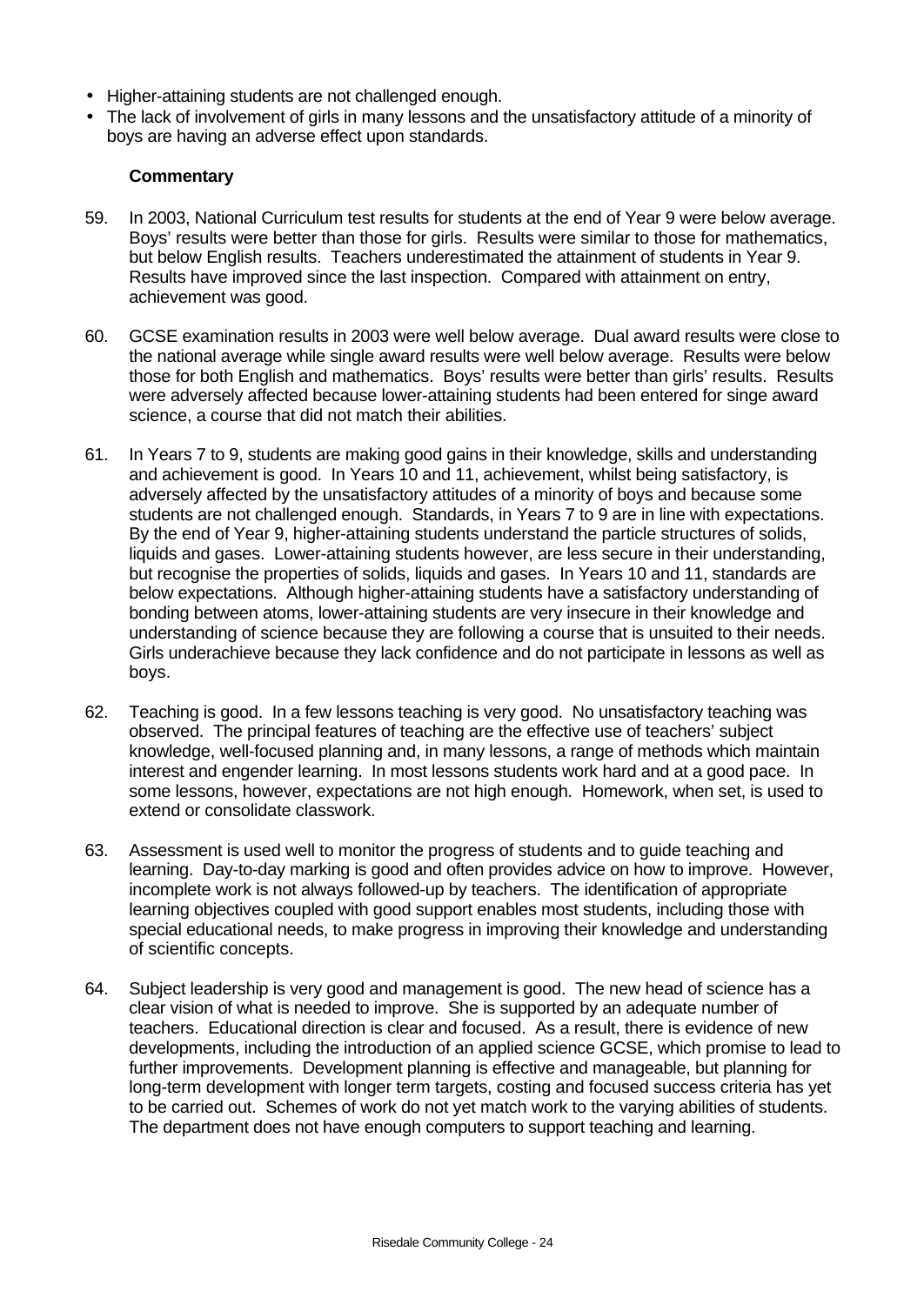65. Satisfactory progress has been made since the last inspection. Provided that the current good quality of teaching is maintained, that girls are engaged more fully in lessons and a more suitable GCSE course is established for lower-attaining students, the capacity for improvement is good.

## **INFORMATION AND COMMUNICATION TECHNOLOGY**

Provision in information and communication technology (ICT) is **satisfactory.**

## **Main strengths and weaknesses**

- Assessment is used very effectively to inform students of the progress they are making.
- Resources to support teaching and learning are good.
- Good relationships give students the confidence to engage in independent learning in Years 7 to 9.
- Students' use of ICT in other subjects has not been mapped.
- There is no opportunity for students to take ICT as a GCSE option.

- 66. Standards at the end of Year 9 are in line with expectations. During ICT lessons in Years 7 to 9 students build a good bank of ICT skills and when standards on entry are taken into account, achievement is good. There is no GCSE option in Years 10 and 11. Students doing single science take ICT, which culminates in a CLAIT accreditation. Recently results have been good with 100 per cent pass rate, but there is no national figure against which to compare standards.
- 67. Work seen during the inspection is consistent with teachers' assessments. However, ICT skills are learned in relative isolation because not enough opportunities are provided for students to apply their computer skills in other subjects. Updated computers give students good opportunities to gain basic skills in word processing, spreadsheets, databases, desktop publishing and use of the Internet. Well-designed booklets are used effectively to enable students to solve problems independently, rather than relying on guidance from the teacher. Behaviour is good. Students in Year 11 complete a vocational CLAIT course. They cope well with the basic modules of work, which allow students to continually revise their work until they are satisfied with the final result. However, as CLAIT Level 1 is a foundation course it does not offer enough challenge for many students.
- 68. Teaching and learning are good in Years 7 to 9. In Years 10 and 11 teaching and learning are satisfactory. Teaching is more effective in Years 7 to 9 because very good assessment strategies help students to understand the standard they have reached and what to do to improve. Good resources are used effectively to encourage independent learning. However, in some lessons, learning objectives are not made clear at the start of lessons and learning is not consolidated through a structured review at the end. Advanced teaching assistants have good ICT skills and are used very effectively to support lower attaining students. Homework is set regularly and used to consolidate and extend learning.
- 69. The leadership being provided by the recently appointed co-ordinator is good. Subject planning identifies appropriate priorities and there is a strong commitment to improvement. The ICT teaching team are making valuable contributions to extending the use of ICT across the curriculum. Management at this stage is satisfactory because there is no formal monitoring of teaching and learning and there is no clear picture of the extent to which ICT is used in other subjects.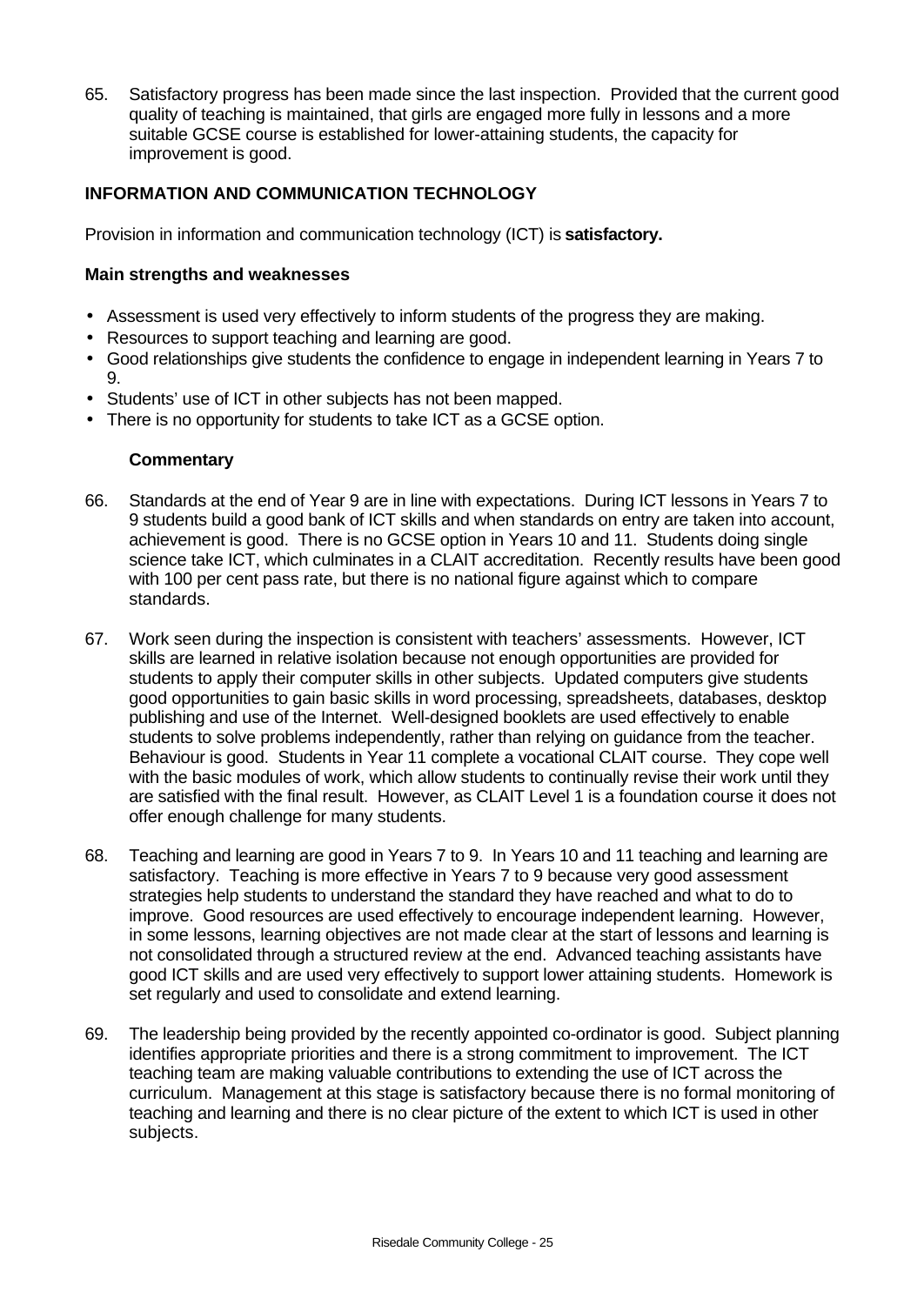### **Information and communication technology across the curriculum**

70. Students do not have enough opportunities to apply their ICT skills across the curriculum. The ratio of students to computers is better than the national average. There are three wellequipped ICT rooms and computers available for use in the library and the Risedale Centre. However, the ICT rooms are block booked for the health and social care and applied business studies courses and this reduces flexibility and restricts access for other subjects. Not enough use is made of computers to support teaching and learning in many subjects and the extent to which computers are used is not known because the college has yet to carry out an audit. Students make good use of computers during lunchtime and after school clubs and activities.

## **HUMANITIES**

## **Geography**

Provision in geography is **good.**

### **Main strengths and weaknesses**

- Good teaching and effective organisation and planning lead to good achievement in Years 7 to 9.
- Students with special educational needs achieve well because they receive good support from advanced teaching assistants.
- High levels of student mobility adversely affect achievement in Years 10 and 11.
- Not enough use is made of ICT to support teaching and learning.

- 71. Teachers' assessments indicate that the proportion of students at Level 5 and above is average, although the proportion of those at Level 6 and above is below average. These assessments are confirmed by inspection evidence, which shows standards at the end of Year 9 to be broadly in line with national expectations, although with fewer students above that level. These standards represent good achievement by students whose attainment on entry is well below average.
- 72. GCSE results are adversely affected by high student mobility and the fact that very few girls choose the subject as a GCSE option. Results are very erratic from year to year and in 2003 the percentage of students obtaining A\* to C grades was well below average. The percentage of students obtaining A\* to G grades matched the national average. When standards on entry in Year 10 are taken into account achievement was satisfactory. Inspection evidence suggests that students are achieving well and that the standards of students currently in Year 11 are above those indicated by the GCSE results and that standards in Year 10 are higher still.
- 73. In Years 7 to 9 students gain a good understanding of basic skills and learn to use number well. They learn investigative techniques and in project work on regions as different as Brazil and Malham Tarn, are able to demonstrate knowledge of processes, patterns and concepts. Written work is well presented, although not enough use is made of ICT to support teaching and learning. Students' work improves through the attention paid by teachers to the use of appropriate vocabulary and the development of literacy skills. The use of mathematical skills is consolidated in Years 10 and 11. This was seen to advantage in local fieldwork involving river studies. Students are able to hypothesise, gather data and reach valid conclusions.
- 74. Teaching and learning are good. Lessons are well planned with effective use of teachers' subject knowledge. Effective questioning, the reinforcement of learning and the use of appropriate resources are also features of many lessons. Students with special educational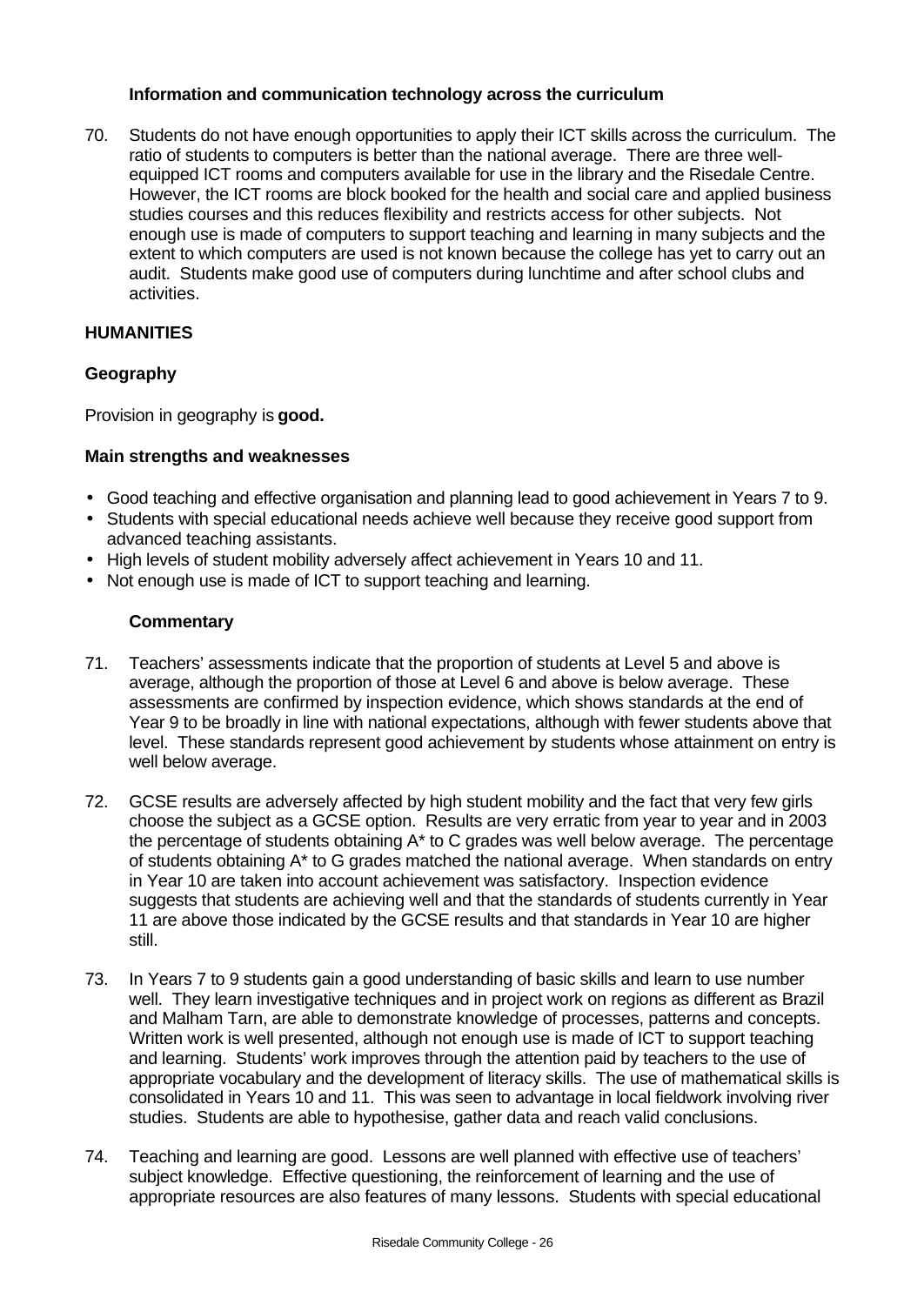needs achieve well because they are provided with good support from advanced teaching assistants. Enthusiastic teaching and the use of a variety of techniques and visual aids ensures that most students are attentive, interested and on task. Assessment is used well to indicate students' levels of attainment and how to improve their work. Most students demonstrate positive and mature attitudes to their work. Behaviour is generally good because teachers exercise good classroom management skills and relationships are constructive.

75. Leadership and management of the subject are good. A small team works well together all are committed to continuing to raise standards. Improvement from the last inspection has been good.

## **History**

Provision in history is **satisfactory.**

#### **Main strengths and weaknesses**

- Good leadership and management have sustained the subject well in challenging circumstances.
- Classroom relationships are usually good so students learn well.
- Additional lunchtime study sessions support learning very well.
- Students' source analysis and evaluation skills are not well developed.
- Students are not provided with clear enough guidance on how to improve.
- Non-specialist teaching leads to unsatisfactory learning in some lessons.

- 76. Standards, as indicated by the end of Year 9 teacher assessments in 2003, were below average. However, these standards reflected good achievement when students' well below average levels of attainment on entry in Year 7 are taken into account. The proportion of students gaining GCSE grades A\* to C was also well below average, although there has been a rising trend in results since 2001.
- 77. Inspection evidence shows that by the end of Year 9, standards are close to average. Students enter the college with low literacy skills and very few historical skills. They make good progress in learning how to select and deploy information from a range of evidence, such as analysing the causes of the First World War. Most read aloud at least competently and many produce quite good quality extended writing.
- 78. By the end of Year 11, standards of work seen are below average, although in the current Year 10, they are closer to average. Most students have a good command of the similarities and differences between Greek and Roman medicine, and their understanding of chronology is more secure than that seen in earlier years; however, there is still insufficient reference to it in their work. The most significant barrier to raising attainment is the limited extent to which students analyse and evaluate sources, and comment upon how provenance affects reliability.
- 79. The quality of teaching is satisfactory overall; in Years 10 and 11 it is good, and students learn well and make good progress as a result. In the best lessons high expectations, challenge, pace and very skilful classroom management all contribute to very good learning; additionally, when teaching assistants are deployed they make a very significant contribution to the good achievement of students with special educational needs and English as an additional language. Very good support is provided for students' learning through study sheets and frequent lunchtime study sessions that are open to all. Learning is less good when a lack of subject knowledge and/or familiarity with historical skills amongst non-specialist teachers, undermine progress. Although good classroom relationships are usually a characteristic feature of history lessons, a small minority of students with negative attitudes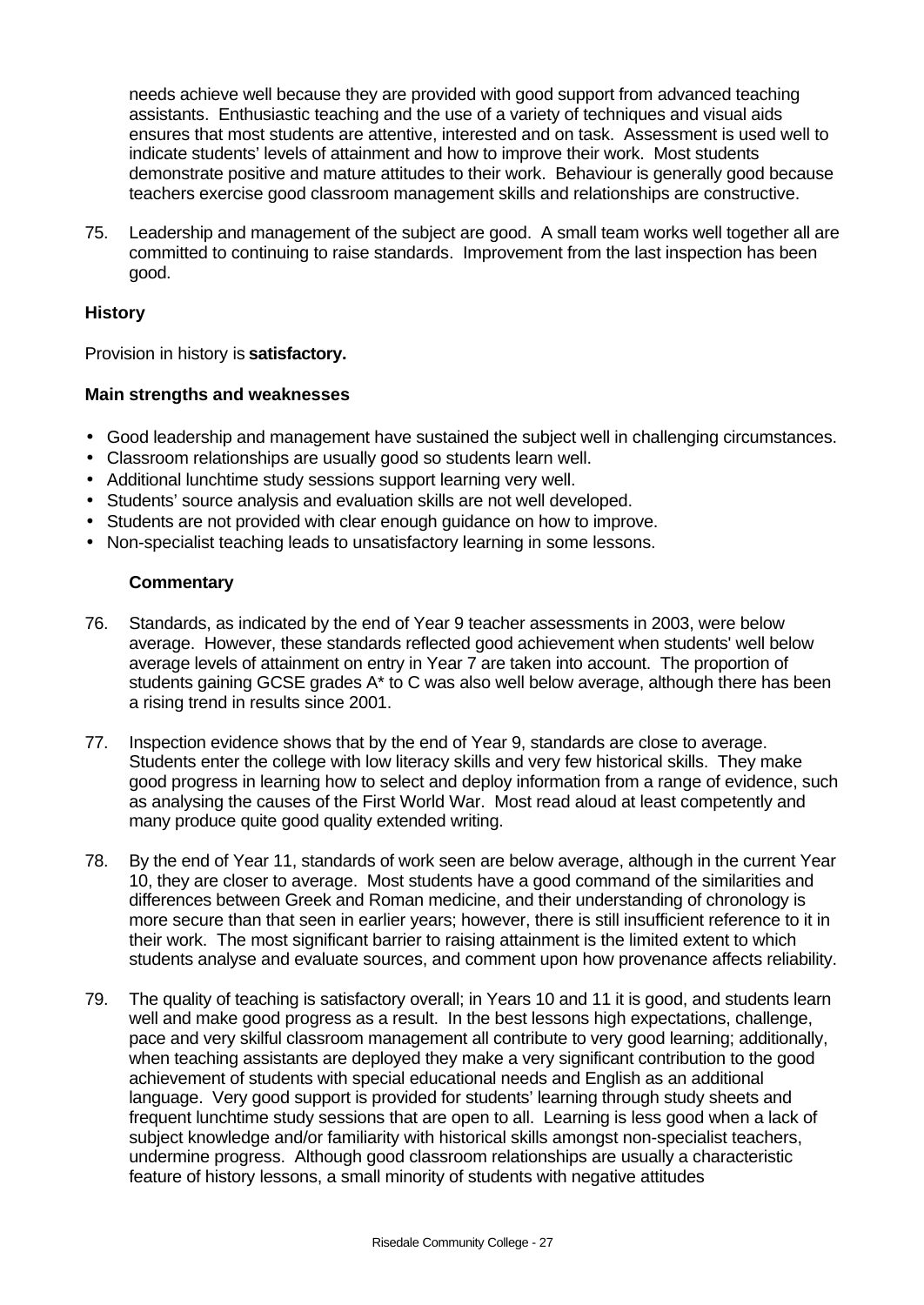occasionally disrupts learning. Work is marked regularly but factual and spelling errors are sometimes overlooked and the college based assessment structure is less helpful than it might be in identifying scope for improvement.

80. The subject is well managed and led. The head of department gives the large team of nonspecialists good support and has planned well for the future, with an appropriate emphasis on raising attainment. Satisfactory improvement has been sustained since the last inspection.

#### **Religious education**

Provision in religious education is **good.**

#### **Main strengths and weaknesses**

- The subject makes a good contribution to the spiritual, moral, social and cultural development of students.
- The good leadership and very good management of the subject ensure that students receive a rich curriculum.
- Good assessment and monitoring procedures make a clear contribution to students' achievement.
- Wide variation in the quality of teaching means that some students do not make as much progress as they should.

- 81. Standards in Years 7 to 9 are average in relation to the LEA agreed syllabus. Given students' below average standards on entry to the college, this represents good achievement. Students are well able to link their knowledge of religion with their everyday experiences. Standards in Years 10 and 11 are average. Standards in the GCSE course were above the national average in 2003. Students achieved seventy seven per cent  $A^*$  - C. This compares well with similar schools and represents good student achievement. Students' spiritual and moral awareness is good. They demonstrate a respect for the views, faiths and traditions of each other.
- 82. Teaching is satisfactory but there is a wide variation in the quality of teaching. In some lessons, students develop their knowledge and understanding of religious language, principles and concepts through the teachers' effective use of discussion and questioning. The achievement of students with special educational needs is good, because students are provided with good support and with work that matches their specific needs. The use of key words and technical language enable students to improve their speaking and listening skills. Students make good progress as a result of the teacher's good knowledge of the subject and an awareness of individual student needs. However, in some lessons a lack of challenge and inappropriate teaching strategies lead to students not making as much progress as they should. Assessment procedures provide a good basis for assessing what students know and understand. However, there is no specific assessment on *learning from* religion. Detailed targets enable students to be clear about the standards they are reaching and what they need to do to improve.
- 83. Curriculum leadership is good with a clear sense of purpose and direction. The head of the department has a clear view of the needs of the subject. The subject is managed very well with very good planning and effective monitoring of teaching and students' work. Since the last inspection very good improvements have been made in planning, schemes of work, assessment procedures and the leadership and management of the subject. These improvements have had a very good impact on standards and student achievement and progress.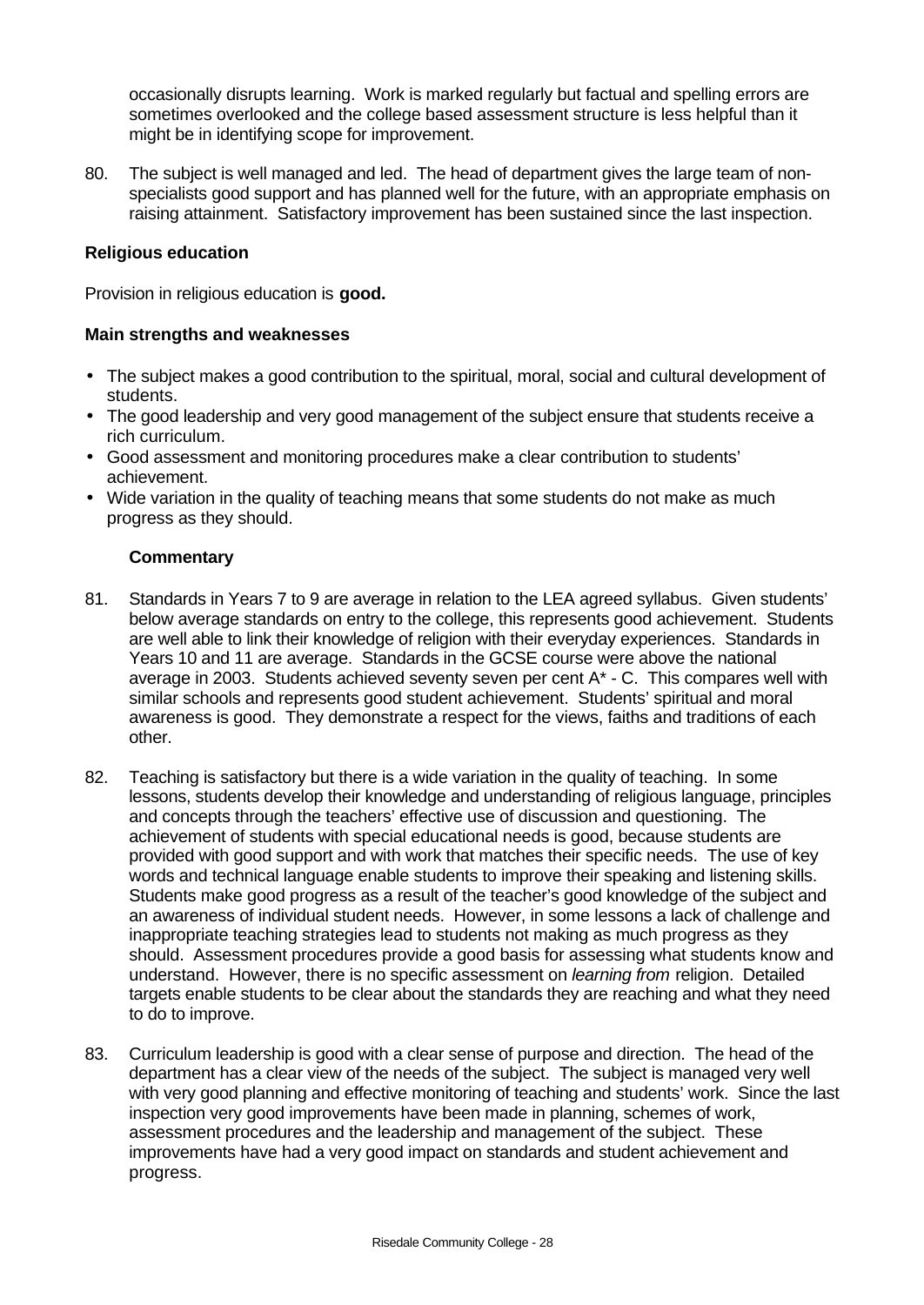## **TECHNOLOGY**

## **Design and technology**

Provision in design and technology is **good**.

## **Main strengths and weaknesses**

- In Years 7 to 9, students have very good attitudes to the subject, which contribute to their good achievement.
- Teaching is consistently good and enables students to learn well, particularly in Years 7 to 9.
- Leadership and management are good and dedicated to improving students' achievement.
- Good accommodation and facilities are used well to support teaching and learning.
- Not enough attention is given to the setting of intermediate improvement targets for individual students.
- Students' design and graphical communication skills are not developed in a systematic and progressive way in Years 7 to 9.
- Not enough use is made of ICT, including computer aided design and manufacture, to support teaching and learning.

- 84. Teacher assessments show that at the end of Year 9 standards are below average in comparison to the national average. The 2003 GCSE examination results were well below average at the higher A\*-C grades. The results in graphic products were below average but in resistant materials they were very low.
- 85. In the work seen in Year 9, a similar level of attainment to recent teacher assessments is evident and achievement is good as the students' starting point in Year 7 is well below the average. Boys and girls of all levels of attainment make good progress including those with special educational needs. Their behaviour is very good and they have very positive attitudes to their work. Making and constructional skills are more highly developed than design and graphical skills for the majority of students. The Year 11 work seen during the inspection is below average. The standards achieved by the girls are higher than boys on both the GCSE courses. The work of girls usually displays a greater depth of research and more rigorous analysis when developing their designs. The strength of the boys' work continues to be their practical making skills. Low levels of motivation, poor attendance and high mobility adversely affect the achievement of some students in Years 10 and 11. Not enough use is made of ICT to support learning and the facilities for computer-aided design and manufacture (CAD and CAM) are inadequate.
- 86. Teaching is good in all years with a significant proportion that is very good in Years 7 to 9. Teachers use their very good subject knowledge to plan a variety of projects that interest the students. This leads to good achievement as students are challenged by the tasks presented to them. Support staff are effectively deployed and ensure that the students with special educational needs, in particular, achieve well. Teachers use a range of appropriate methods to engage the students in lessons. Questioning and demonstrations are used effectively to developing students' knowledge and understanding. However, not enough use is made of intermediate targets as an aid to raising standards, when teachers are assessing students' work.
- 87. The department is well led and managed. The quality of teaching and learning is monitored and the department development plan is well focused on raising achievement. However, the planning and teaching of design and graphical communication skills in Years 7 to 9 should be more systematically and progressively developed to improve further the achievement of the students in these areas of the subject. Also, the breadth of the curriculum is restricted, as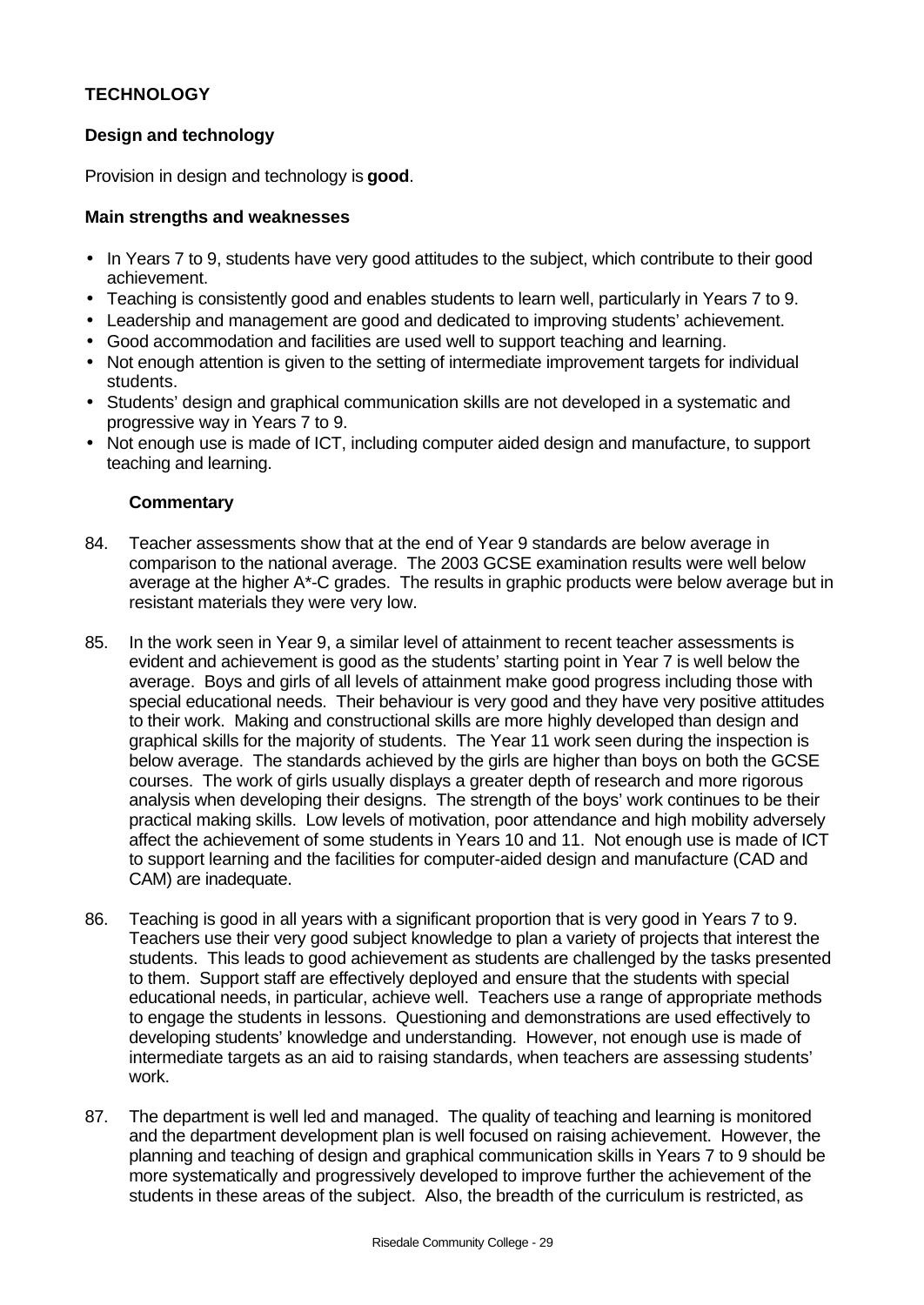students do not currently experience working with food and textile materials. This is due to the difficulties experienced in the appointment of a suitably qualified member of staff but the college is hoping to resolve this issue in the near future. Satisfactory progress has been made since the last inspection.

## **VISUAL AND PERFORMING ARTS**

## **Art and design**

Provision in art and design is **good**.

## **Main strengths and weaknesses**

- Good teaching and learning and the effective use of assessment inspire students to be creative.
- Very good visits, clubs and competitions help to bring the subject to life.
- Good accelerated learning opportunities are provided for the 'combined' classes in Years 7 to 9.
- Unsatisfactory accommodation impedes learning.
- The lack of technical support impedes the efficiency of the department.

- 88. Teachers' assessments show standards at the end of Year 9 to be in line with the national average. Groups of students from 'combined' classes are reaching higher levels because they respond well to the additional challenge and show greater accuracy and creative thinking in their work. Work seen during the inspection is consistent with teachers' assessments. From limited art and design experience on entry to the college, standards at the end of Year 9 represent good achievement. Students with special needs match the achievement of their peers. Use of paint, pastel, clay and fabric stimulates creativity. Sketchbooks are used well to record quality research and good observational drawings.
- 89. Although GCSE results in 2003 were below average, they represent good achievement when standards on entry are taken into account. Inspection evidence shows standards of students presently in Year 11 to be below expectations and that achievement is satisfactory. Achievement is Years 10 and 11 is not as good as in Years 7 to 9 because many students, particularly boys, find it difficult to take responsibility for their individual projects. The result is that their work is rushed and quality suffers. In addition, many students arrive at different times of the year and often with limited records of their previous artwork. This has an adverse effect on their motivation. Despite difficulties of access, good use is made of ICT as in Year 10, for example, to develop an understanding of the work of Escher through repeat patterns and the changing of shape.
- 90. Teaching and learning are good across the department with very good teaching in Years 9 and 10. Teachers' wide range of complementary skills and a passion for the subject influence most students to try new techniques. The many well planned visits and active art clubs extend learning. Artwork displayed around the college celebrates students' success. Assessment is very good and helps students to clarify how to improve. Teachers' planning is good and high expectations of behaviour are part of the work ethos in the department. Basic skills are well integrated and the subject makes a good contribution to the development of students' literacy and numeracy skills.
- 91. Subject leadership is very good and there is a shared vision to take the department forward. Management is good, although the monitoring of teaching and learning is largely informal. The lack of a technician detracts from teaching and learning because teachers have to spend too much time on routine matters. The teaching rooms are too small for the size of teaching groups and this restricts learning activities. Good progress has been made from the last inspection.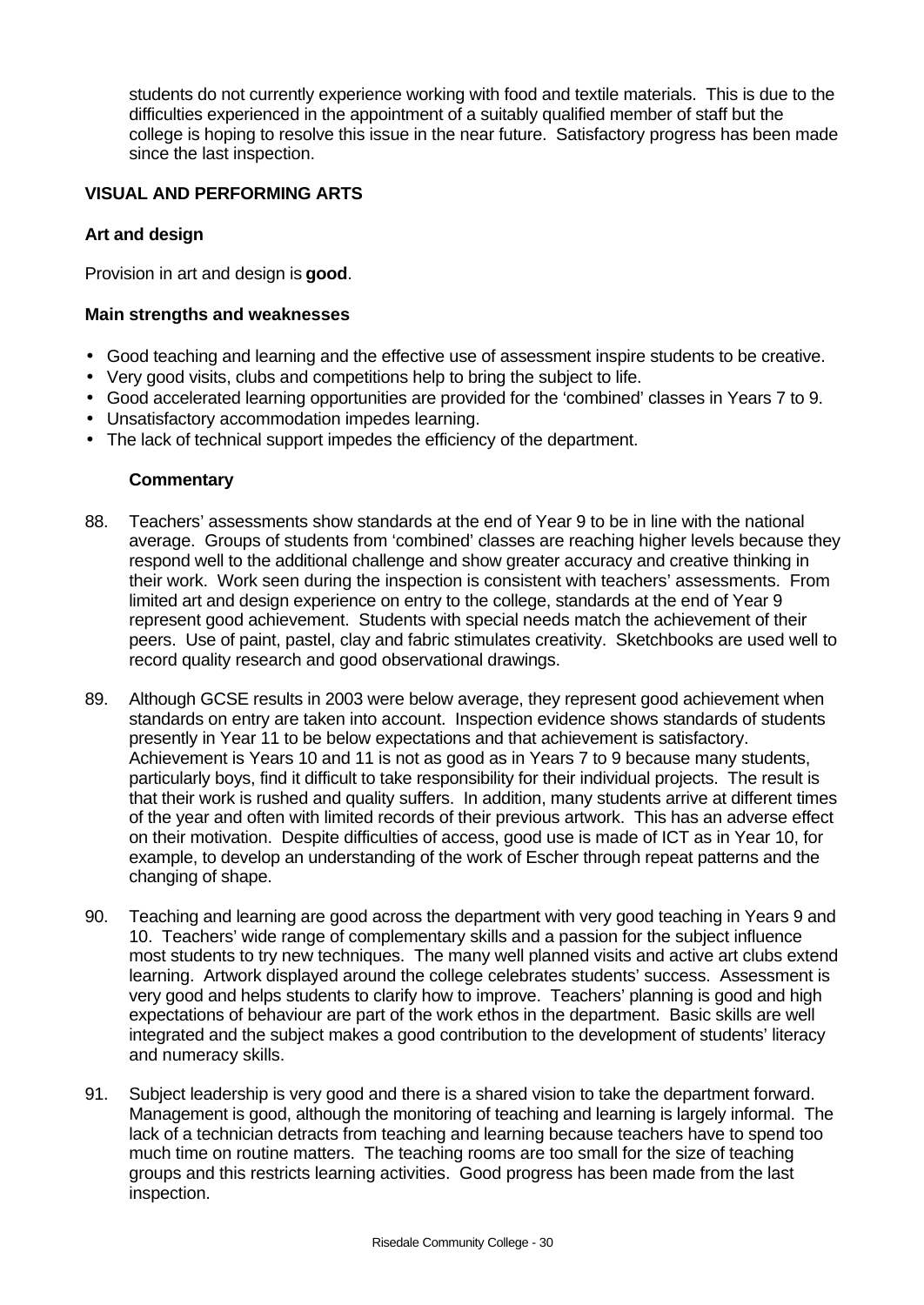## **Music**

Provision in music is **good.**

## **Main strengths and weaknesses**

- The complementary strengths of the music staff enable students to participate in worthwhile musical experiences.
- Staff have good relationships with the students, which helps to promote good learning.
- The shortages of ICT is having a negative impact on the breadth of curriculum available to all students.
- Not enough use is made of homework in Years 7 to 9.

## **Commentary**

- 92. Teachers' assessments show that by the end of Year 9 in the summer of 2003, the attainment of the large majority of students was well below average at Level 5 and above. The proportion of students attaining A\* to C grades in the GCSE examination was also well below average. The reason for these lower than usual results is a shortage of qualified staff for one year at a crucial time in both year groups musical education.
- 93. Inspection evidence shows that standards at the end of Year 9 are in line with national expectations. As students' attainment on entry is well below average, the standards at the end of Year 9 represent very good achievement. Standards in Years 10 to 11 are in line with expectations and these represent good achievement. Students do not have enough opportunities to work with ICT and this is having an adverse impact on the achievement of many of the musically less able students in all years.
- 94. Teaching and learning are good in Years 7 to 11. Both teachers have a very good knowledge of the subject and complement each other in their diversity of strengths. Students approach tasks knowing what is expected of them and how they can achieve it because of the teachers' clear instructions. They sustain interest because of the enjoyable nature of the varied but related learning activities. Good relationships between the teacher and students were observed in all classes. Lessons are thoroughly prepared and resourced to cater for students of all musical abilities. As a result, students with special needs make good progress. The more musically able benefit from instrumental tuition provided by North Yorkshire County Council. Not enough use is made of homework in Years 7 to 9 to further students' learning and to help to develop their independent learning and literacy skills.
- 95. The leadership and management of the subject are good. Since the last inspection the issues raised have been tackled where possible. Improvement is satisfactory. However there are still not enough practice rooms and up-to-date computers. There are no midi-keyboards and a shortage of percussion, and multi-cultural instruments. Planned improvements include a new scheme of work based on practical activities, which will enable students to learn about music through performing whilst developing keyboard skills, and percussion ensembles.

### **Physical education**

Provision in physical education is **good.**

### **Main strengths and weaknesses**

- Teachers' high expectations of students.
- The strong commitment to continued improvement.
- Students' high participation rates in the wide range of extra-curricular activities.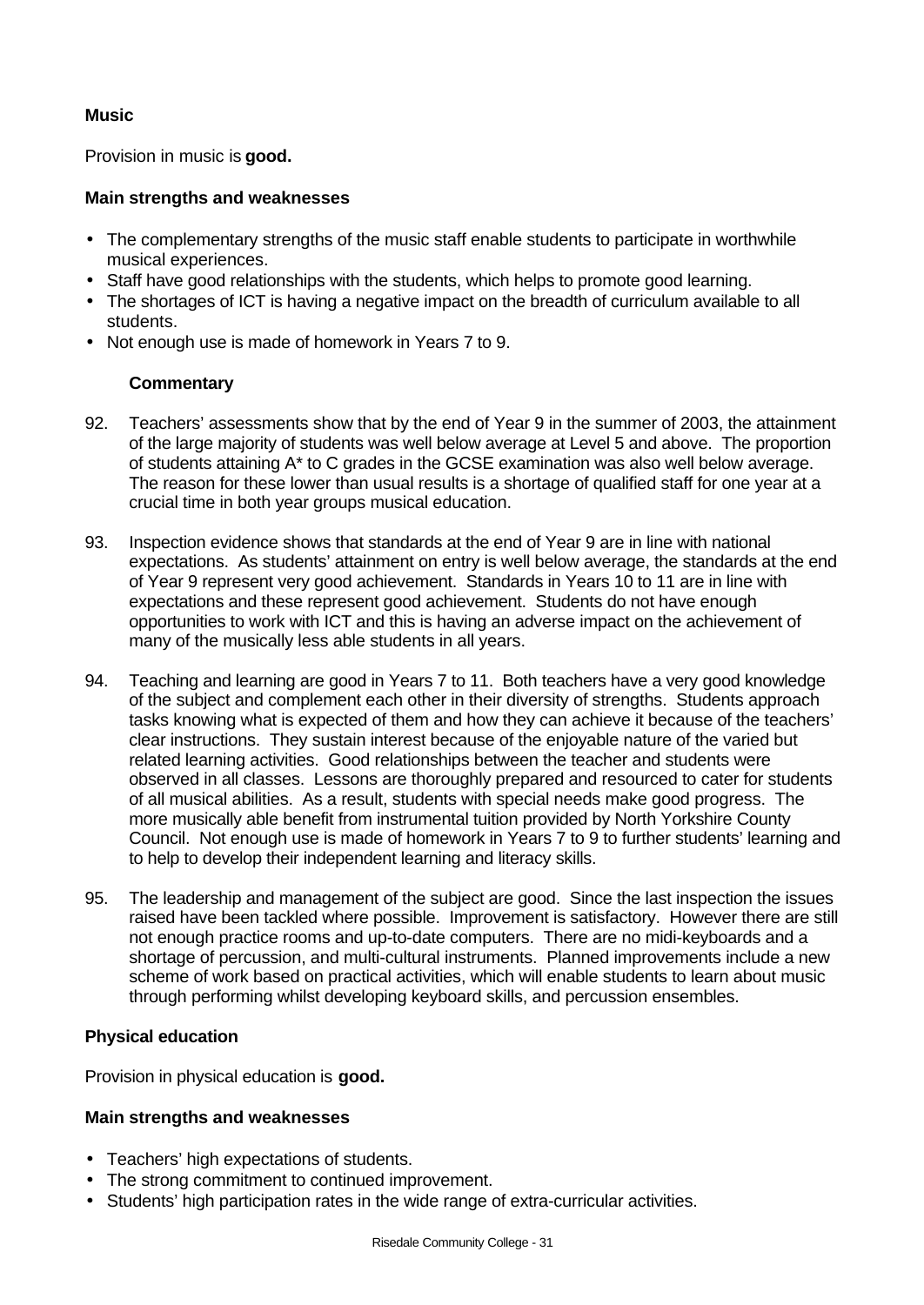- Not enough use is made of evaluation to guide planning. **Commentary**
- 96. Standards at the end of Year 9 are below average. Nevertheless this reflects satisfactory achievement for most students in relation to standards on entry in Year 7.
- 97. Students of all abilities develop precision and control in a range of basic skills. Many are able to link skills and techniques accurately. Some are able to apply their knowledge to develop strategies and tactics in mini games. Students are given many opportunities to draw on their own knowledge to develop more advanced movement and plan ways to improve their own and others' performance. All students expect to warm up and cool down. This work is built on in Years 10 and 11.
- 98. The 2003 GCSE examination results were significantly below national average. However, standards seen during the inspection were closer to national expectations. This represents satisfactory achievement when standards at the end of Year 9 are taken into account. Most students can select and combine skills, ideas and techniques, adapting them accurately to the needs of the activity. They can explain the benefits of regular, planned activity on health and fitness. Students with special educational needs make good progress because they are provided with effective support.
- 99. The quality of teaching and learning is good and shows many qualities of very good practice. A major feature is the consistently high expectations teachers have of students. This is seen in students' work and in their observance of lesson routines. Students in all years show that they are able to take responsibility aspects of their own learning. This is very much linked to the very good relationships that exist between teachers and students.
- 100. The leadership of physical education is very good. This is exemplified in the shared vision of all staff of the teaching of the subject and future development. Management is good, but not enough use is made of evaluation to guide planning. Very good progress has been made since the last inspection, particularly with regard to the participation and achievement of girls. The very wide range of extra-curricular activities offers students of all ability levels further achievement opportunities. A significant number of individual students and teams achieve success in local and regional competitions.

### **BUSINESS AND OTHER VOCATIONAL COURSES**

101. The health and social care and applied business courses were lightly sampled during the inspection. These are popular subjects offering opportunities for examination work to a substantial number of pupils. Although standards are below expectations in both subjects, achievement is generally satisfactory in relation to standards on entry to the courses. Teaching and learning in the one Year 11 health and social care lesson observed lesson were good. Students' attitudes were good and they responded well to the challenges set in the lesson. Although teaching in the one Year 10 applied business lesson was satisfactory, learning was unsatisfactory because of the immature behaviour of a small number of boys who were incapable of engaging in independent computer based research. Their behaviour was in marked contrast to that of girls in the lesson who ignored the disruption being caused by the group of boys and worked conscientiously and productively. A very good feature of the business lesson was the very effective use of an advanced teaching assistant to support students in one of the three computer rooms in which the lesson was taking place.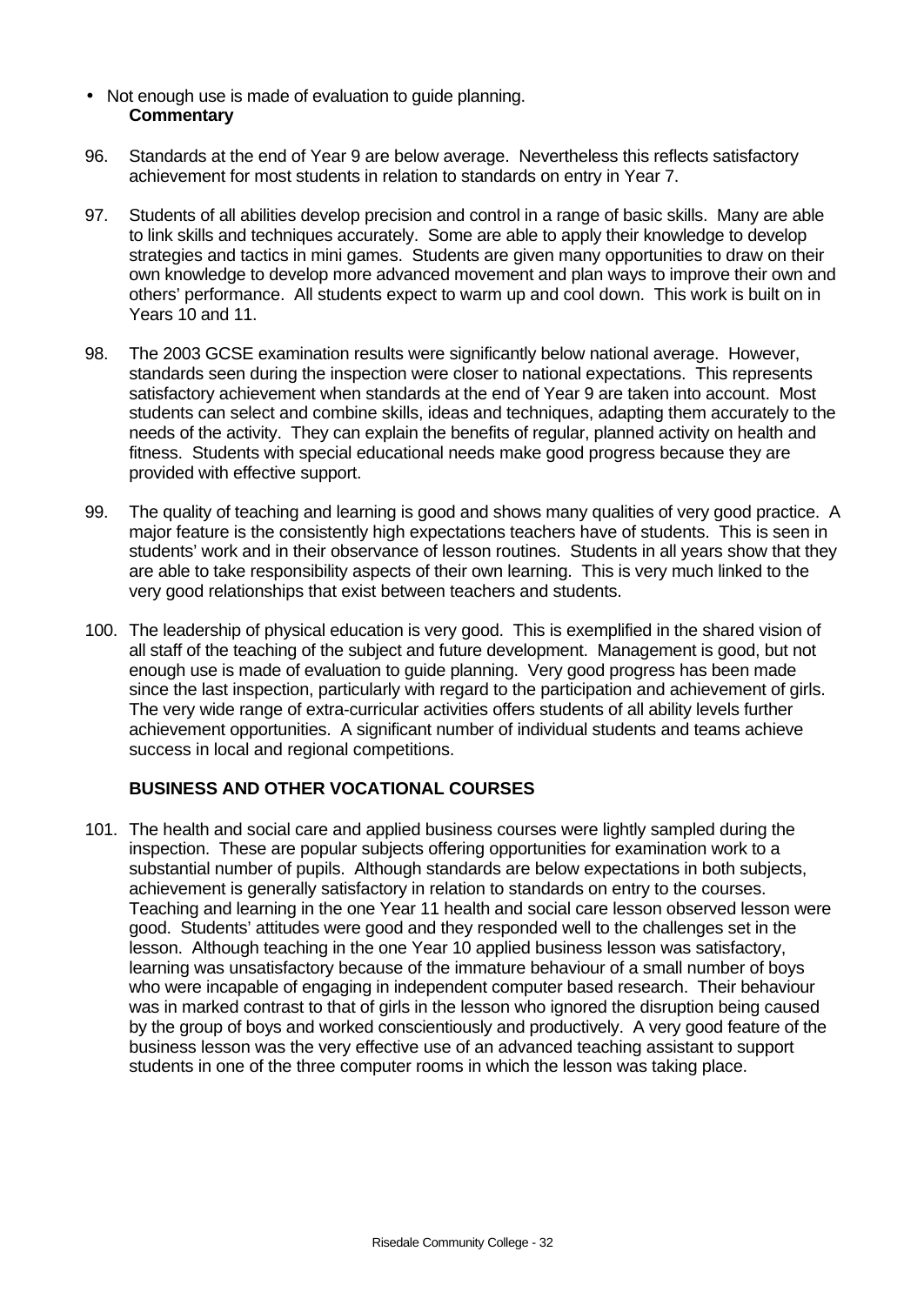### **PERSONAL, SOCIAL AND HEALTH EDUCATION AND CITIZENSHIP**

- 102. Citizenship was sampled. During the inspection two **citizenship** lessons were observed and students' work scrutinised. Few of the lessons seen in other subjects had citizenship as their focus.
- 103. A very thorough audit of provision has taken place. Although there is no requirement to produce assessment results until the summer of 2004, it is clear from work seen and reports of workshops that standards are in line with expectations and students are achieving well. Citizenship is taught alongside PSHE and careers as part of the 'life skills' programme. The citizenship programme is supported by citizenship elements in other subjects.
- 104. Teaching and learning are good. Units are effectively taught by a dedicated team of teachers who work from material prepared by the head of department. Students' learning is enhanced through a variety of visits and workshop activities. Their knowledge and understanding of the judicial system is developed through visits to a magistrates court and participation in a mock trial. Students also take part in the annual 'Crime and Safety Awareness Day'. Such is the commitment of the students to this event that they were one of only four schools invited to participate in the ten-year celebratory conference. Risedale students' presentation on the benefits of the crime and safety workshops at the college was judged outstanding. Students are given opportunities to engage in responsible decision making by deciding, for example, which charity is to be targeted each term. 'Children in Need', 'Comic Relief' and 'Whiz Kids' are all charities that have benefited from students' fund raising activities. Through 'Student Voice' they are also given the opportunity to express their views on college matters. Students gain valuable experience in representative democracy and appreciate the serious way in which their views are taken.
- 105. The leadership of the subject is very good. The head of department has a very clear vision for the development of the subject and has worked with colleagues to audit provision, train staff and produce very good programmes of study. Management is good. Continuous evaluation is built into the course and several units have been revised and improved in response to students' and teachers' evaluations. In order to ensure continued improvement, there is a need for the citizenship elements of lessons to be made explicit in all subjects.